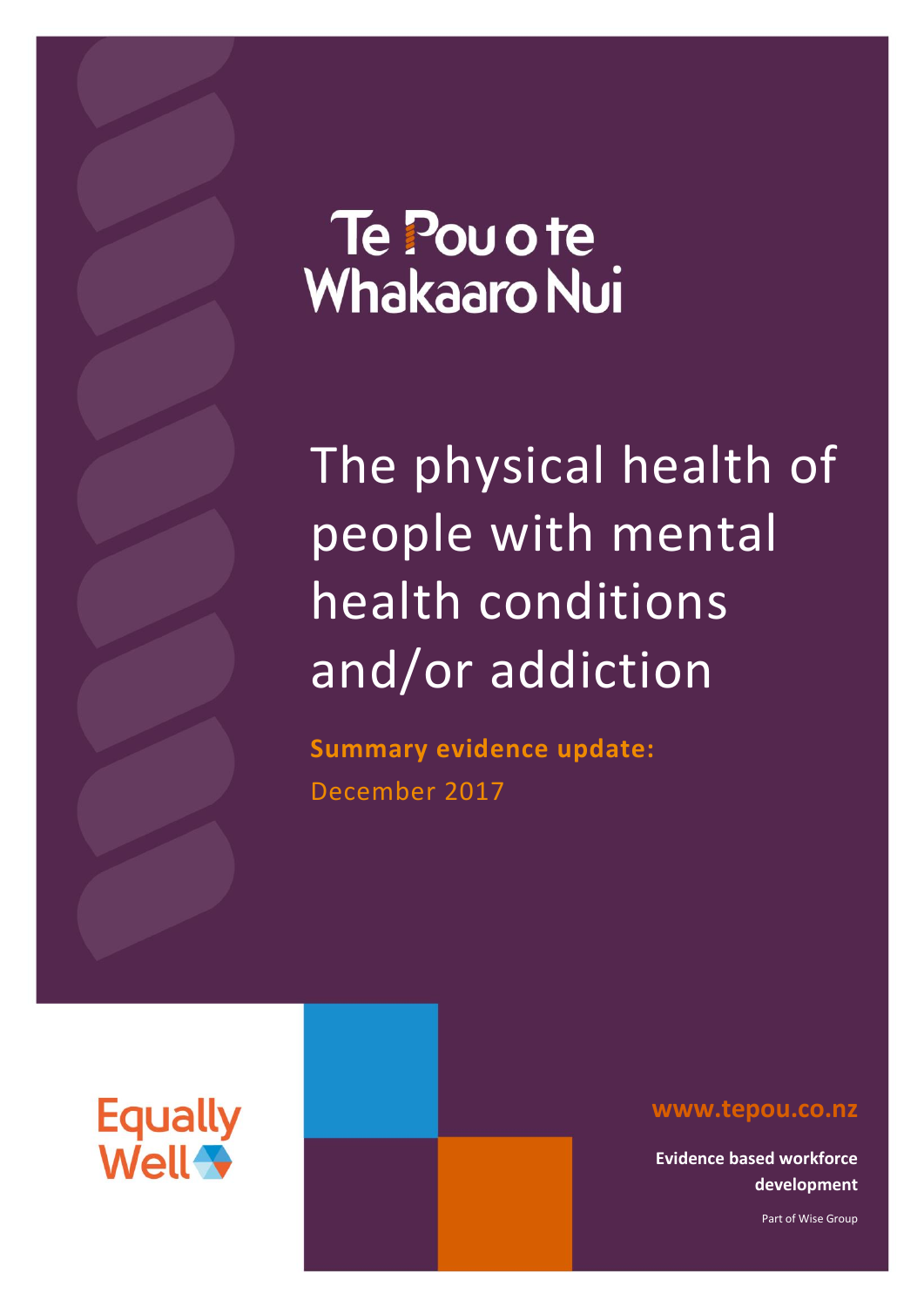Published in December 2017 by Te Pou o te Whakaaro Nui

Te Pou o te Whakaaro Nui is a national centre of evidence based workforce development for the mental health, addiction and disability sectors in New Zealand.

PO Box 108-244, Symonds Street, Auckland, New Zealand.

ISBN 978-0-908322-89-3

Web [www.tepou.co.nz](http://www.tepou.co.nz/)

Email [info@tepou.co.nz](mailto:info@tepou.co.nz)

**2** The physical health of people with mental health conditions and/or addiction: Summary evidence update - December 2017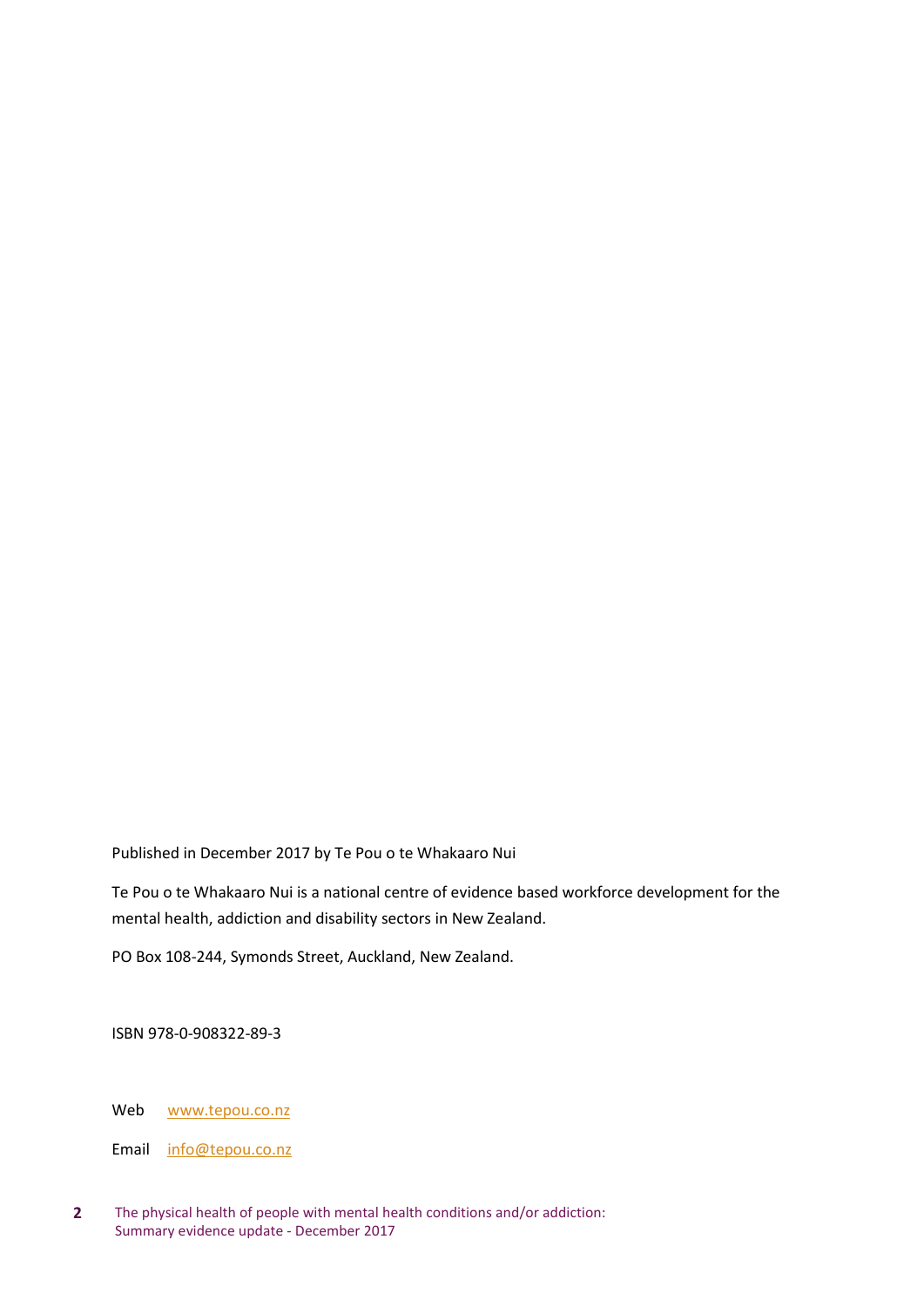# **Introduction**

This report is a summary of the 2017 evidence update, which follows on from an earlier literature review *The physical health of people with a serious mental illness and/or addiction*: *An evidence review* (Te Pou o te Whakaaro Nui, 2014). It was written to make the full report more accessible to readers. The 2014 review summarised well-established research evidence spanning many decades, in relation to the mortality and morbidity of people with mental health conditions and addiction<sup>1</sup>, the factors contributing to these health disparities, and the evidence for promising approaches to address these issues.

In summary, the 2014 review found that:

- people living with serious mental health problems are at a greater risk of many chronic health conditions and have a much shorter life expectancy than their general population counterparts
- the disparities are due to greater exposure to known risk factors including low socioeconomic status, high rates of smoking, alcohol and other drug use, reduced physical activity and poor nutrition, the side effects of psychotropic medication, and reduced access to physical healthcare
- a comprehensive approach involving collaboration across the health and social sectors, and including interventions at policy, healthcare service and individual behaviour change levels, is needed to address these inequities.

# Methods

1

The full narrative review seeks to answer what research has been published since 2013 which can inform the New Zealand Equally Well collaborative, as it seeks to improve the physical health of people with mental health conditions and addiction. It has three secondary questions.

- 1. How does recent evidence advance our understanding of higher rates of premature mortality and its causes?
- 2. What does a more in-depth investigation of the literature on psychotropic medications tell us about their impact on physical health?
- 3. What does recent evidence tell us about priorities for intervention at systems, health services, and individual levels?

<sup>&</sup>lt;sup>1</sup> This report uses the term 'people with mental health conditions and addiction', to refer to people who have been severely impacted by mental health problems and/or addiction, including those who have been diagnosed with schizophrenia, major depressive disorder, bipolar disorder, schizoaffective disorder and/or addiction. When discussing the findings of particular studies, the terminology of the author(s) is used. This includes mental health and addiction service users.

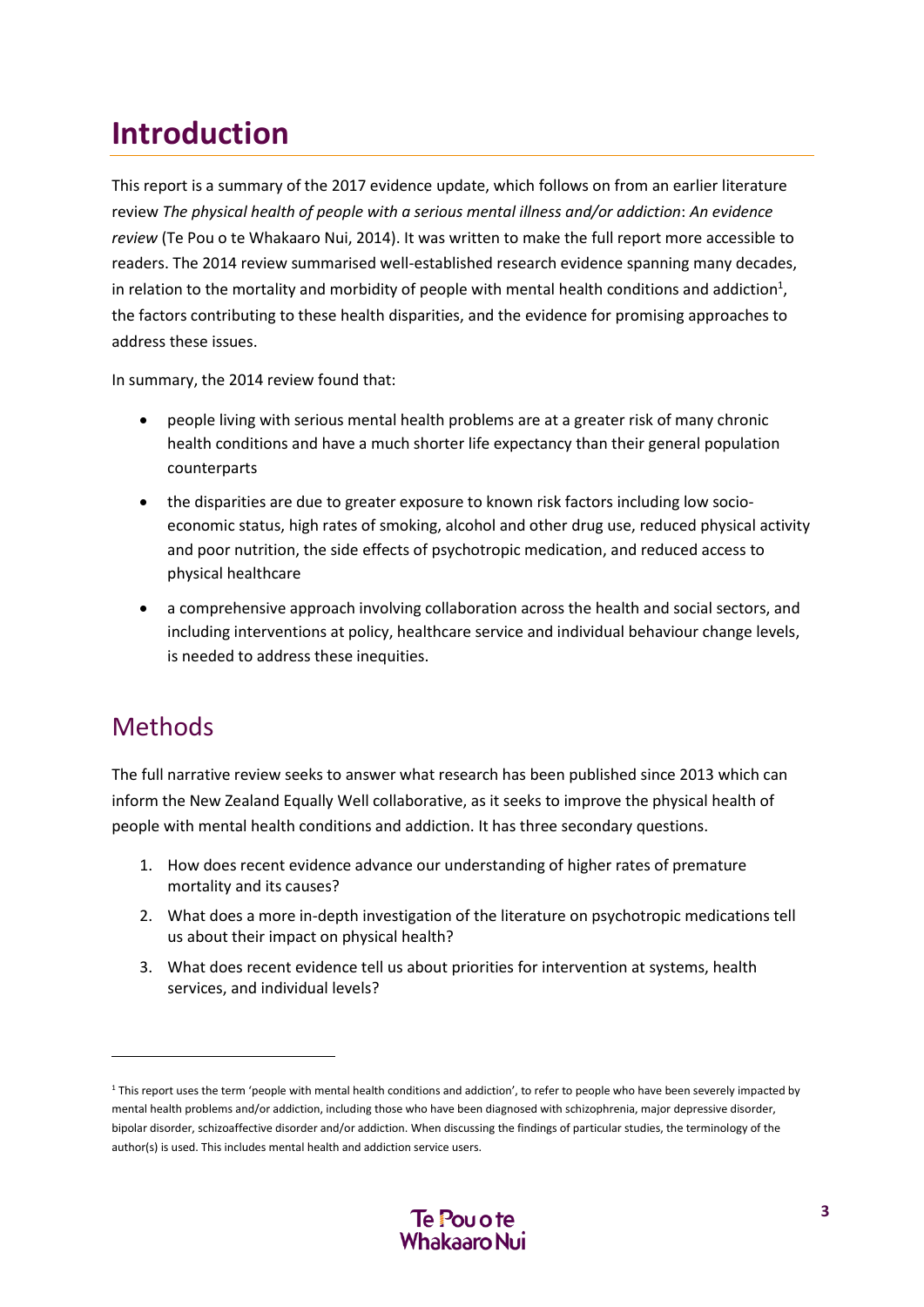A narrative approach was taken to bring together information about this particular subject from many sources, enable recommendations and conclusions to be drawn from very different perspectives, and to inform change at different levels across the health and health related systems.

The main focus was on systematic reviews, meta-analyses and large population studies conducted since January 2013. Single studies, particularly those published in New Zealand, were included where they helped to answer the research questions as well as qualitative studies of the experience of mental health service users. Studies of the impact of psychotropic medication on physical health and mortality and how to minimise this impact have been included in this update.

Articles and reviews were identified through searches using Google Scholar, EBSCO and Medline database searches, and the Equally Well collaborative's networks. Search terms used covered both mental health and addiction, health services and systems level changes, and individual level interventions. Articles were also hand-searched from references in review studies.

Clinical guidelines and other relevant international grey literature such as discussion papers and planning documents were reviewed and included where relevant to the questions. There are also many examples of good practice that have been developed in New Zealand in recent years that are showing promising results.

# Findings

# **How does recent evidence advance our understanding of the higher rates of premature mortality and its causes?**

Recent systematic reviews investigating mortality and morbidity among people with mental health conditions and addiction add to a substantial evidence base indicating that very poor physical health outcomes in this group are a major contributing factor to premature mortality, relative to the general population. No evidence was found of a reduction in these health inequities. There is new evidence that the gap is widening (Hayes, Marston, Walters, King & Osborn, 2017) and that this is due to cardiovascular disease (CVD) mortality (Baxter et al., 2016).

Qualitative studies from New Zealand and Australia indicate that the experience of both service users and clinicians in primary care is often unsatisfactory (Ewart, Bocking, Happell, Platania-Phung & Stanton, 2016; Stokes, Tumilty, Doolan-Noble & Gauld, 2017). Reasons for this include practical and financial problems with access, time pressure limitations in general practice, communication difficulties between services, and inadequate clinical guidelines and information for clinicians about supporting people with multimorbidity.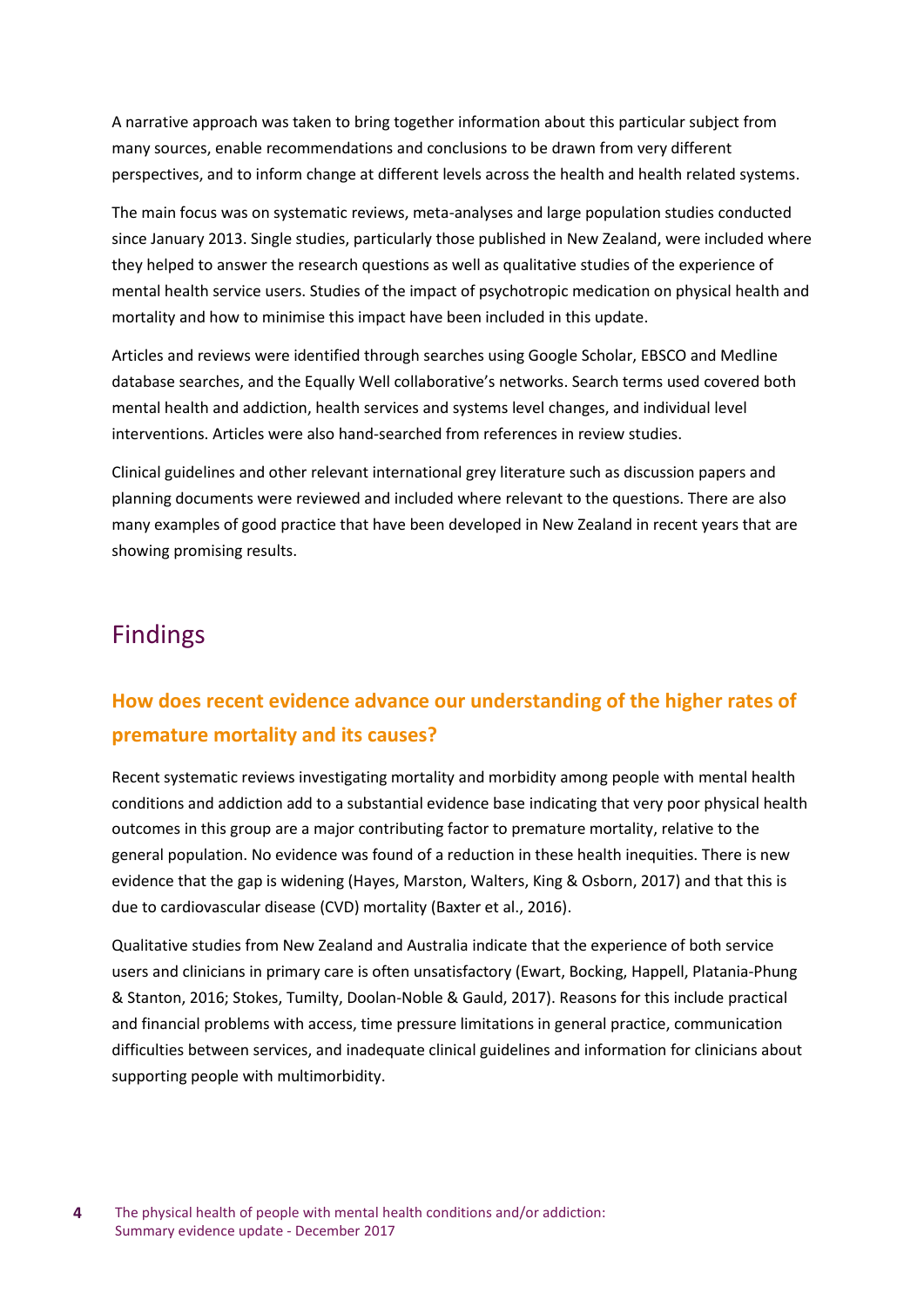Qualitative studies also describe the experience of mental health service users in accessing physical healthcare (Coventry, Small, Panagioti, Adeyemi & Bee, 2015; Ewart et al., 2016; Young, Praskova, Hayward & Patterson, 2017). They suggest that:

- service users are concerned about physical health problems and many go to extraordinary lengths, especially in terms of preparation, to be taken seriously
- significant changes are needed in how physical healthcare providers relate to mental health service users
- interventions that promote agency and self-determination are more likely to be effective
- income, social engagement and employment are the most important challenges identified by people with experience of psychotic illnesses.

Australian and New Zealand population studies (Cunningham, Sarfati, Stanley, Peterson & Collings, 2015; Kisely, Baghaie, Lalloo, Siskind & Johnson, 2015) comparing cancer mortality among mental health and/or addiction service users with the general population also found significantly higher cancer mortality within this group, even though both groups have similar rates of cancer. The higher mortality was found in part to be due to reduced access to screening, and delayed identification and cancer treatment for mental health and addiction service users.

Tobacco smoking is up to three times higher among mental health and addiction service users, compared with the general population (Te Pou o te Whakaaro Nui, 2014). Smoking is particularly prevalent among people in treatment or recovery from substance use disorders, with recent studies indicating that between 74 per cent and 98 per cent smoke (Thurgood, McNeill, Clark-Carter & Brose, 2016).

Injecting drug use significantly increases the risk of infection with HIV and hepatitis, especially hepatitis C. The international literature suggests that compared with the general population, people who inject drugs have a much higher risk of death, and the most common causes of mortality in this population are drug overdose and AIDS-related death (Gowing et al., 2015). Needle exchange programmes can protect people who inject drugs from HIV and hepatitis and have been in place in New Zealand since the early 1980s.

# **What does a more in-depth investigation of the literature on psychotropic medications tell us about their impact on physical health?**

The evidence on the impact of psychotropic medication is conflicting. While the physical health impacts of medication can be serious and even life-threatening (Weinmann, Read & Aderhold, 2009; Baxter et al., 2016), so are the impacts of serious mental health conditions and addiction (Hor & Taylor, 2016). Clozapine, antidepressants and mood stabilisers are associated with reduced suicide risk (Malhi et al., 2015; Galletly et al., 2016), which partially explains why studies using national data suggest that all-cause mortality is higher among people with schizophrenia who are *not* receiving antipsychotics (Correll, Detraux, De Lepeleire & De Hert, 2015).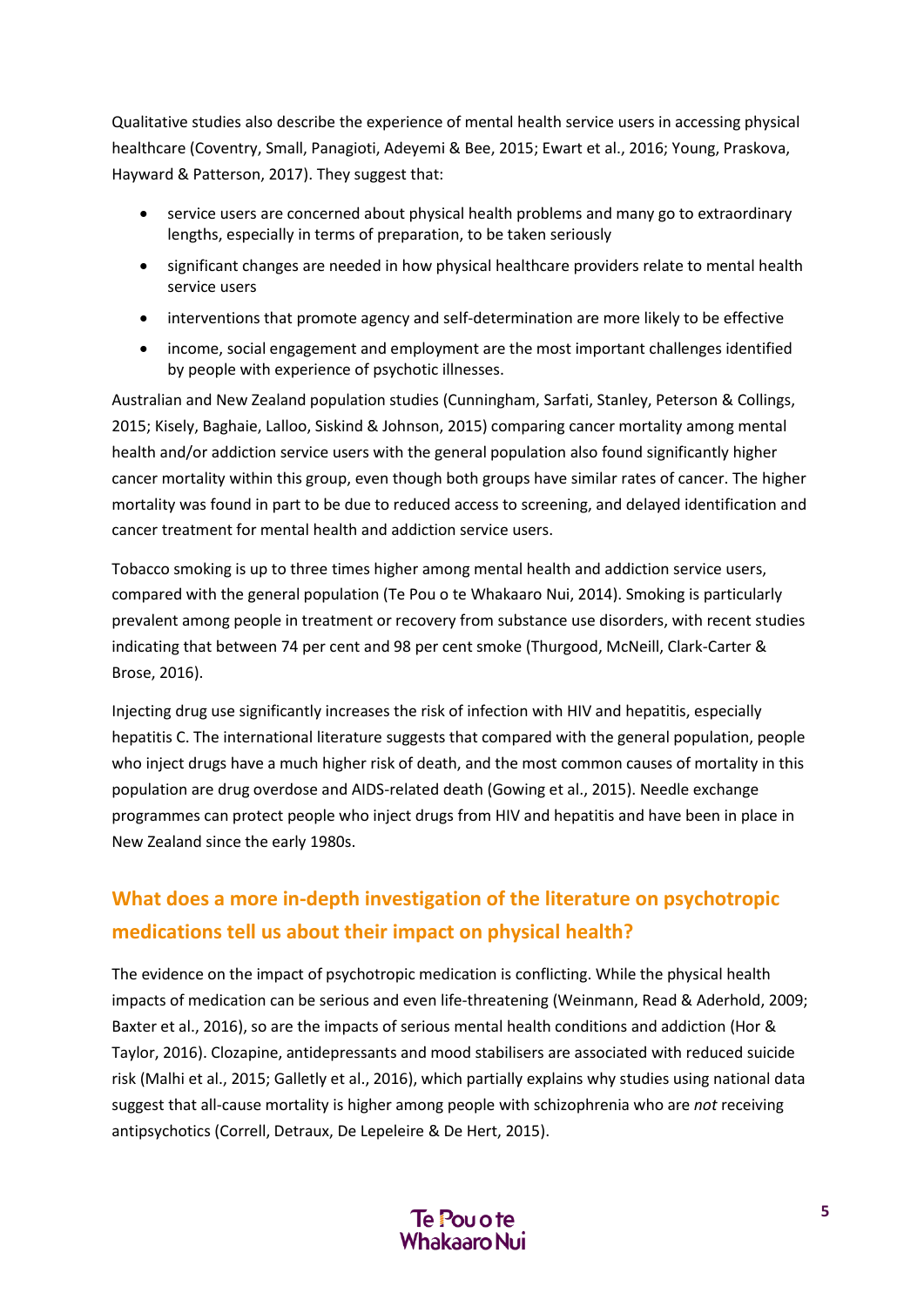Antipsychotics, and to a lesser degree antidepressants and mood stabilizers, are associated with an increased risk of obesity, diabetes mellitus, CVD, sexual and reproductive health and other physical health problems. Higher dosages of antipsychotics, polypharmacy, and treatment of vulnerable (eg young or elderly) individuals are associated with a greater risk of harm to physical health (Correll et al., 2015). Psychotropic medication is also associated with relatively poor oral health (Kisely et al., 2015).

Methadone, most commonly used in the treatment of opioid addiction, has been associated with significant weight gain, chronic constipation and a range of other health impacts (Fenn, Laurent & Sigmon, 2015).

The increased risk of physical health problems among people taking psychiatric medications raises questions about the practice of gaining informed consent, and the extent to which it is possible for service users to have a say in their medication choices. Research indicates that service users are often not well-informed about the possible side-effects of their medication and many people, including those without mental health conditions and addiction, do not take medication as prescribed. Attempts to withdraw without clinical support are also common (Gibson, Brand, Burt, Boden & Benson, 2013). New Zealand findings support those of international studies and suggest that treatment systems need to provide better information and support to people on medication, and particularly those who wish to discontinue use so they can attempt this safely (Larsen-Barr, 2016).

# **What does recent evidence tell us about priorities for interventions at systems, health services, and individual levels?**

#### **Systems level interventions: International policy direction**

The *Mental Health Action Plan 2013-2020* published by the World Health Organization (WHO) states that determinants of mental health and mental disorders include both individual attributes and "social, cultural, economic, political and environmental factors such as national policies, social protection, living standards, working conditions, and community social supports" (WHO, 2013, p.7). A comprehensive framework to reducing excess mortality in people with severe mental disorders includes the need to address these socioeconomic determinants and was developed in collaboration with the WHO by Liu and colleagues (2017).

This framework incorporates individual, health system, community, and policy-level actions to help people design, implement and evaluate interventions and programmes (see p.13 of this report). It is similar to the New Zealand Equally Well collaborative framework. The authors emphasise that people with mental health conditions have a right to an equal standard of physical healthcare, and highlight the need to allocate resources for the routine data collection of key indicators of excess mortality at local, regional and national levels (Liu et al., 2017).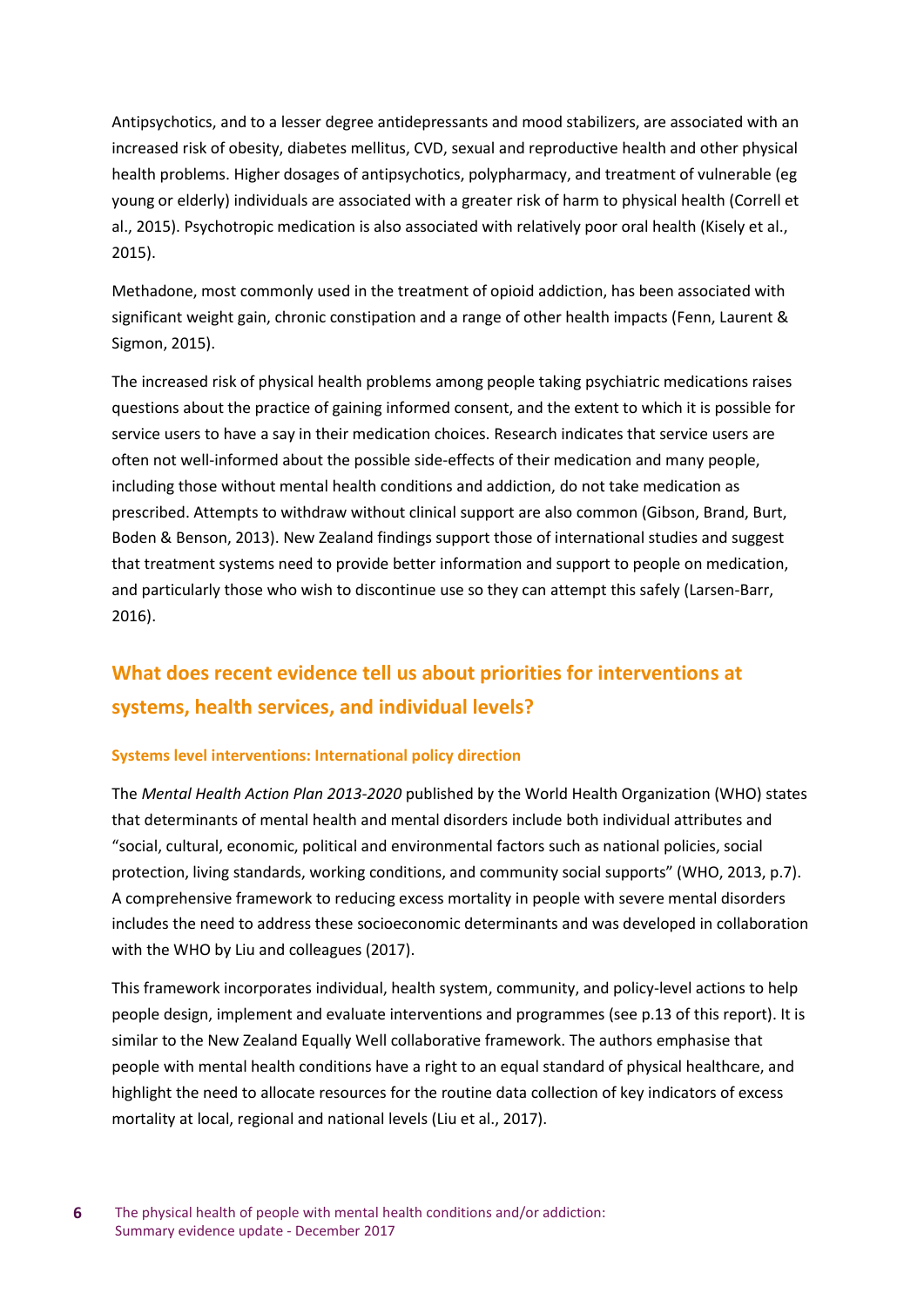Several recent international policy and planning documents, demonstrate similar approaches to improve the physical health of people with mental health conditions and addiction. These are supported by updated clinical guidelines (NICE, 2014; Malhi et al., 2015; Galletly et al., 2016) which reflect a shift towards recovery in mental health and addiction services, and recognise the importance of closer collaboration with primary care.

Drinking alcohol can have negative implications for physical health even at low levels (Stockwell et al., 2016) and there is a large evidence base about the many associated health problems (WHO, 2014; Holst, Tolstrup, Sørensen & Becker, 2017). There is very good evidence supporting a strong legislative and regulatory framework to minimise problem drinking in young people and adults at a population level, documented by the WHO over recent decades (Muhunthan, Angell, Wilson, Reeve & Jan, 2017).

Smoke-free hospital policies alone were found to be effective in reducing smoking prevalence in people admitted to psychiatric wards in one systematic review (Stockings et al., 2014). This review found a significant decline in cigarette consumption following discharge from hospital.

Encouraging access to employment for under-represented groups was identified by the Organization for Economic Cooperation and Development (OECD) as one of several policy levers to reduce the impact of income inequalities on mental health. The OECD (2015) recommends a stronger employment focus in the mental health system as follows:

- add employment-related outcomes to the quality assurance and outcomes frameworks of the health system
- incorporate employment support into the treatment plan for people with mental health problems
- develop employment support programmes for people with mental health problems.

#### **Health services level interventions**

#### **Health screening and monitoring**

Review studies indicate the need for a much greater alignment between clinical guidance and practice, particularly in relation to metabolic monitoring, screening for blood-borne viruses, CVD, cancer, and in the prescribing of psychotropic medication. Adherence to clinical guidelines for risk identification, management, and treatment for CVD is recommended for people on antipsychotic medication in a recent meta-review (Baxter et al., 2016).

For mental health and addiction service users, especially those on antipsychotic medication, routine screening and monitoring for health problems is essential. However, systematic reviews confirm inequities in terms of early diagnosis, use of monitoring and provision of treatment for physical health problems. "Despite their increased exposure to chronic disease risk factors, many people with severe mental illness have limited access to general healthcare with less opportunity for metabolic risk factor screening and prevention…" (Baxter et al., 2016, p.326).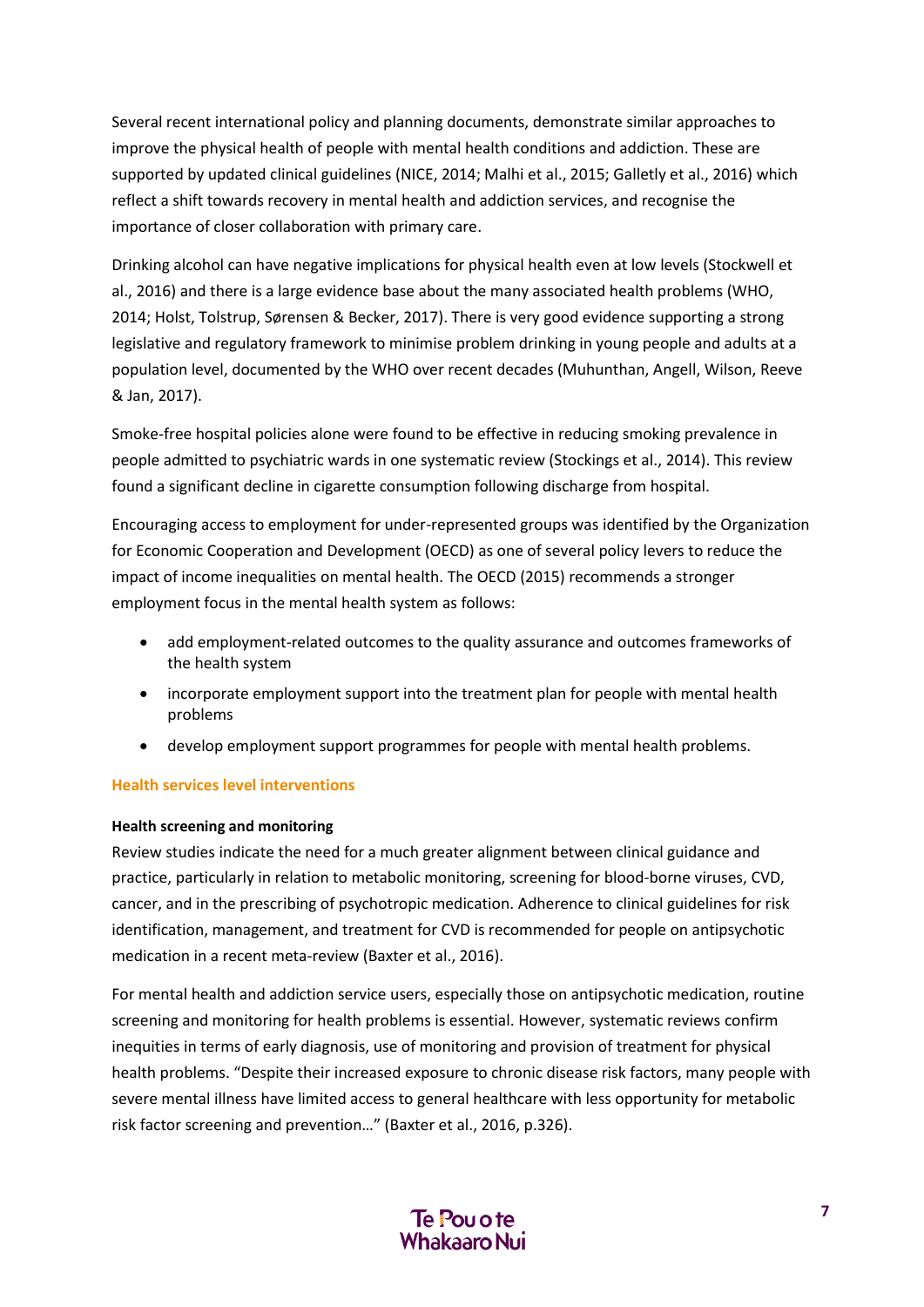New Zealand DHBs develop their own disease-specific clinical pathways, however a study of metabolic screening policies found that only three quarters of DHBs had some form of policy, with wide variation in terms of format and quality (Stavely, Soosay & O'Brien, 2017). This finding supports the need for more nationally consistent quality improvement processes, particularly around health screening and monitoring.

#### **Improving access to primary care**

There is recent evidence from a systematic review investigating integrated mental and physical health interventions for adults with mental health conditions (Whiteman, Naslund, DiNapoli, Bruce & Bartels, 2016) that identifies the value peer support workers bring when they are brought into primary care settings. Peer workers were found to improve access to primary care and improve physical functioning, emotional wellbeing, general health functioning, self-management efficacy and patient engagement.

This adds to promising research that peer staff can be effective in engaging people into care, reducing the use of emergency rooms and hospitals, reducing substance use among persons with cooccurring substance use disorders (Davidson, Bellamy, Guy & Miller, 2012) and delivering selfmanagement components to address physical healthcare for individuals experiencing severe mental health problems (Kelly, Fenwick, Barr, Cohen & Brekke, 2014).

There is good evidence that brief interventions delivered by health professionals in primary care settings can be beneficial in reducing alcohol-related harm. The impacts of brief interventions tend to be modest but are potentially worthwhile as they are easy to deliver and low-cost. The effects have been shown to be maintained at least one year following the intervention (Tanner-Smith & Lipsey, 2015). There is promising evidence for the value smartphone applications can offer in treatment for alcohol use disorder and reducing alcohol consumption (Meredith, Alessi & Petry, 2015).

Based on strong evidence for the effectiveness of integrated employment support services with health services (Kinoshita et al., 2013) the OECD (2015) suggested that GPs be offered financial incentives for talking to patients' employers, and that governments should give GPs incentives for building employment support into their practices. Employment support for people with mental health conditions is available in some primary care settings in New Zealand with promising evaluation results (Te Pou o te Whakaaro Nui, 2013).

Poor oral health can predispose people to a range of chronic physical diseases, including diabetes and CVD. The cost of dental health services is a key barrier to access in most parts of New Zealand. Possible interventions, combined with addressing the cost barrier, include oral health assessment using standard checklists, help with oral hygiene, management of iatrogenic dry mouth, and early dental referral (Kisely et al., 2015).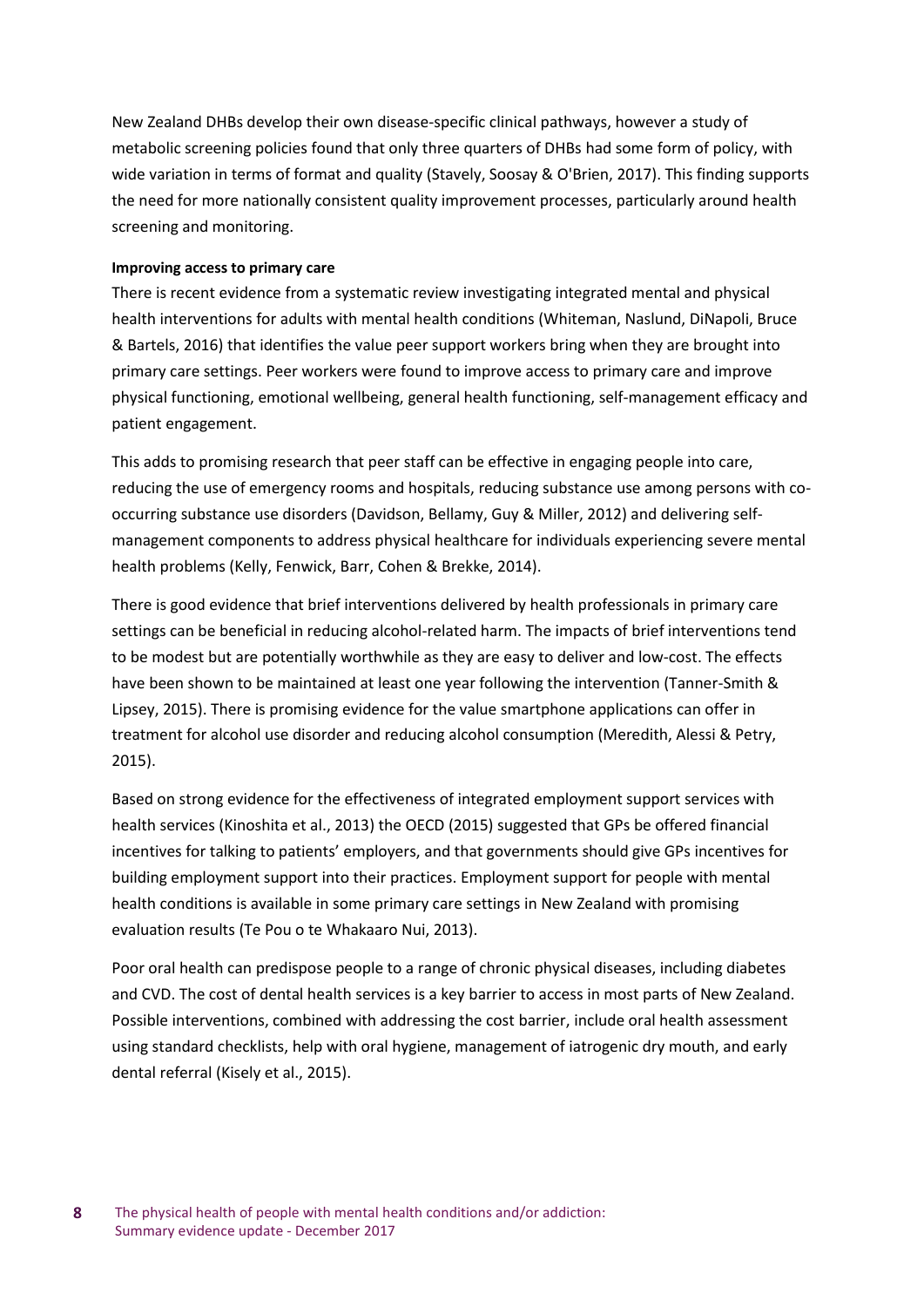#### **Reducing stigma and discrimination**

Stigma has been found to be the fourth-highest ranked barrier to help-seeking for physical healthcare among people with mental health conditions and addiction. Disclosure concerns are the most commonly reported stigma barrier (Clement et al., 2015).

Because it is thought to increase the risk of delaying treatment for physical health problems, diagnostic overshadowing (or the misattribution of physical health symptoms to mental health problems) among health professionals has been identified as a form of discrimination contributing to health disparities between people with and without experience of mental health problems (Noblett, Lawrence & Smith, 2015). Studies have found that social contact interventions, where people with experience of mental health conditions meet on equal terms, people who don't have mental health conditions can be effective in improving stigma-related knowledge and attitudes in the short term (Mehta et al., 2015; Thornicroft et al., 2016). Organisational support, including training, supervision and the ability to consult an expert, is also important in reducing stigma (van Boekel, Brouwers, Van Weeghel & Garretsen, 2013).

#### **Peer support in mental health and addiction services**

There is evidence to suggest that peer support is likely to have a positive impact on people's recovery, particularly group peer support programmes. Peer support also appears to offer promise for supporting better engagement with services, so people have a wide range of treatment options. In addition, evidence is emerging of the cost effectiveness of peer support programmes when compared with standard programmes [\(Fuhr et al., 2014;](#page-18-0) Te Pou o te Whakaaro Nui, 2017). A review of studies of peer support groups in addiction treatment found they had a positive impact on substance use, engagement, risk behaviours and substance related outcomes (Tracy & Wallace, 2016).

#### **Comprehensive wellness programmes in mental health and addiction services**

As was identified in the 2004 review, there is good evidence for making comprehensive wellness programmes an integral part of mental health and addiction services. All interventions focused on preventing weight gain on the prescription of psychotropic medication through to individual behaviour change interventions, should be informed by the evidence outlined in this review.

For example, key components of physical activity interventions in mental health settings were identified by Lederman and colleagues (2017) as outlined below.

- **Early intervention**: Intervention at the earliest stages of psychosis is imperative in preventing rapid weight gain typically seen at commencement of antipsychotic medication.
- **Routine metabolic monitoring:** Monitoring of cardiometabolic indicators (eg body mass index, blood pressure, waist circumference and metabolic blood profile).
- **Multidisciplinary approach:** All key stakeholders should be involved in physical activity promotion, including mental health team members, family and carers. Recovery-orientated consumer-centred practices can be supported by routine evaluation and consumer feedback.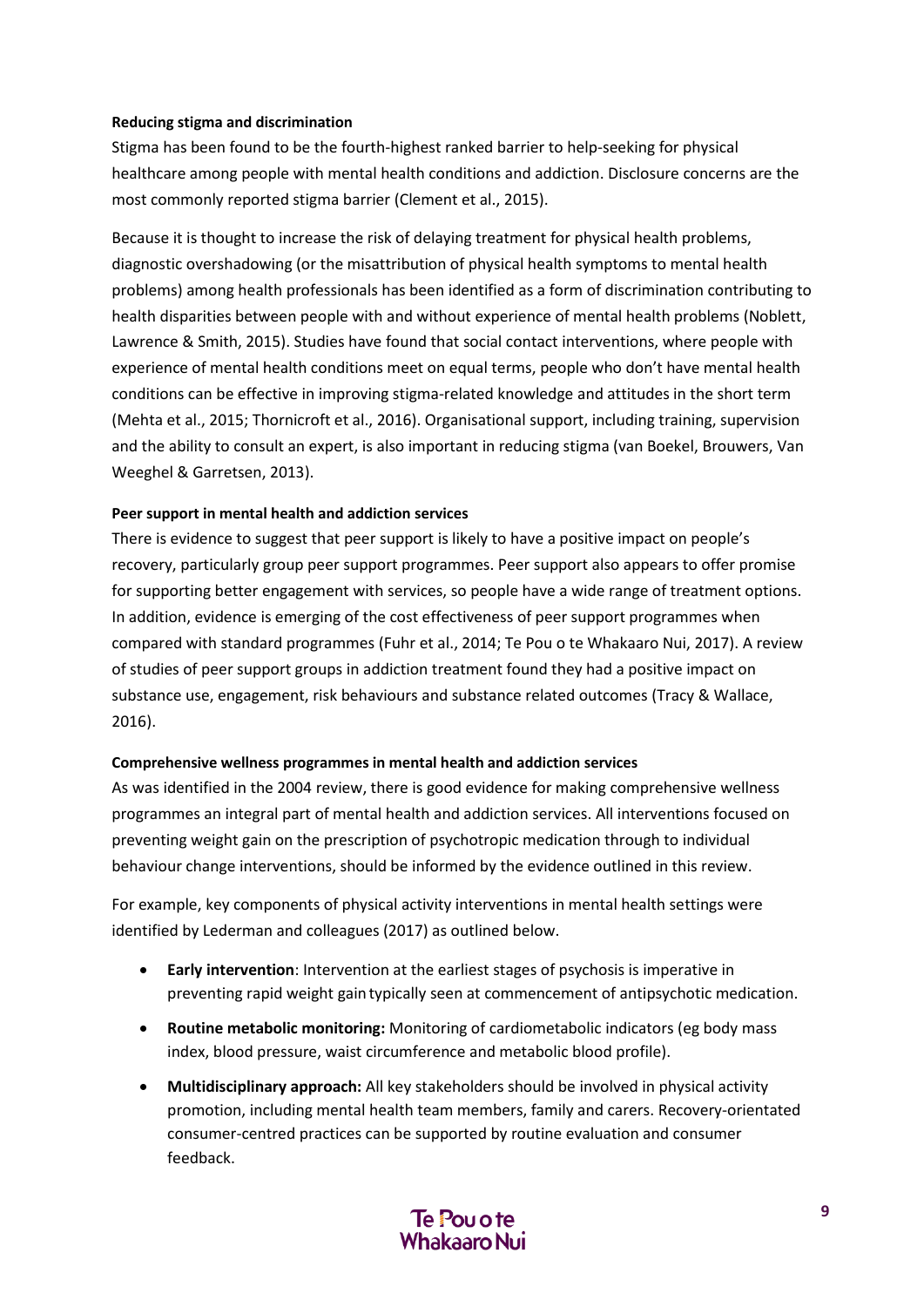- **Behaviour-change strategies:** Apply principles of motivational interviewing and behaviourchange counselling.
- **Individualisation:** Individualised physical activity counselling and supervised, tailored exercise programmes are associated with better adherence and lower drop-out.
- **Supervision:** Exercise professionals and physiotherapists are ideally positioned to provide safe, evidence-based exercise interventions.

#### **Individual level interventions**

**Self-management** interventions which have shown success for both mental and physical health outcomes as reported by Whiteman et al. (2016) are outlined below.

- Automated telehealth services for remote and home-based clients supported by a nurse at a mental health centre.
- Peer-led group education and support sessions in community and primary care settings.
- Individualised weekly sessions in goal development, recovery strategies, psychoeducation, healthy lifestyles, medication and health management and relapse prevention planning.
- Group sessions for people with mental health and chronic health problems in mental health outpatient settings involving peers and other social services.
- Psychosocial rehabilitation and diabetes self-management services, education and nutrition programmes, psychiatric support, intensive case management and residential support.
- Targeted training in illness management psychiatric and diabetes self-management intervention based in primary care. Groups were co-led by a nurse educator and a peer educator with experience of mental health conditions, addiction and diabetes.

The review found good evidence for the effectiveness of interventions that aim to prevent or mitigate weight gain when prescribed psychotropic medications, including both behavioural approaches and metformin<sup>2</sup> for supporting weight control.

High-quality clinical trials suggest elements important to the success of self-management interventions include effective tailoring for people with mental health conditions and addiction, use of social support strategies and incorporation of both behavioural self-management skills training and environmental supports (such as smartphone apps). Interventions with higher frequency of contacts and longer duration had the most beneficial effects (McGinty, Baller, Azrin, Juliano-Bult & Daumit, 2016).

Given the proven acceptability of smartphone apps among mental health service users, trials show the potential value of this technology as additional support for improving the physical health of people with mental health conditions and addiction (Stephens & Allen, 2013).

1

<sup>&</sup>lt;sup>2</sup> Metformin is an oral diabetes medicine that helps control blood sugar levels.

**<sup>10</sup>** The physical health of people with mental health conditions and/or addiction: Summary evidence update - December 2017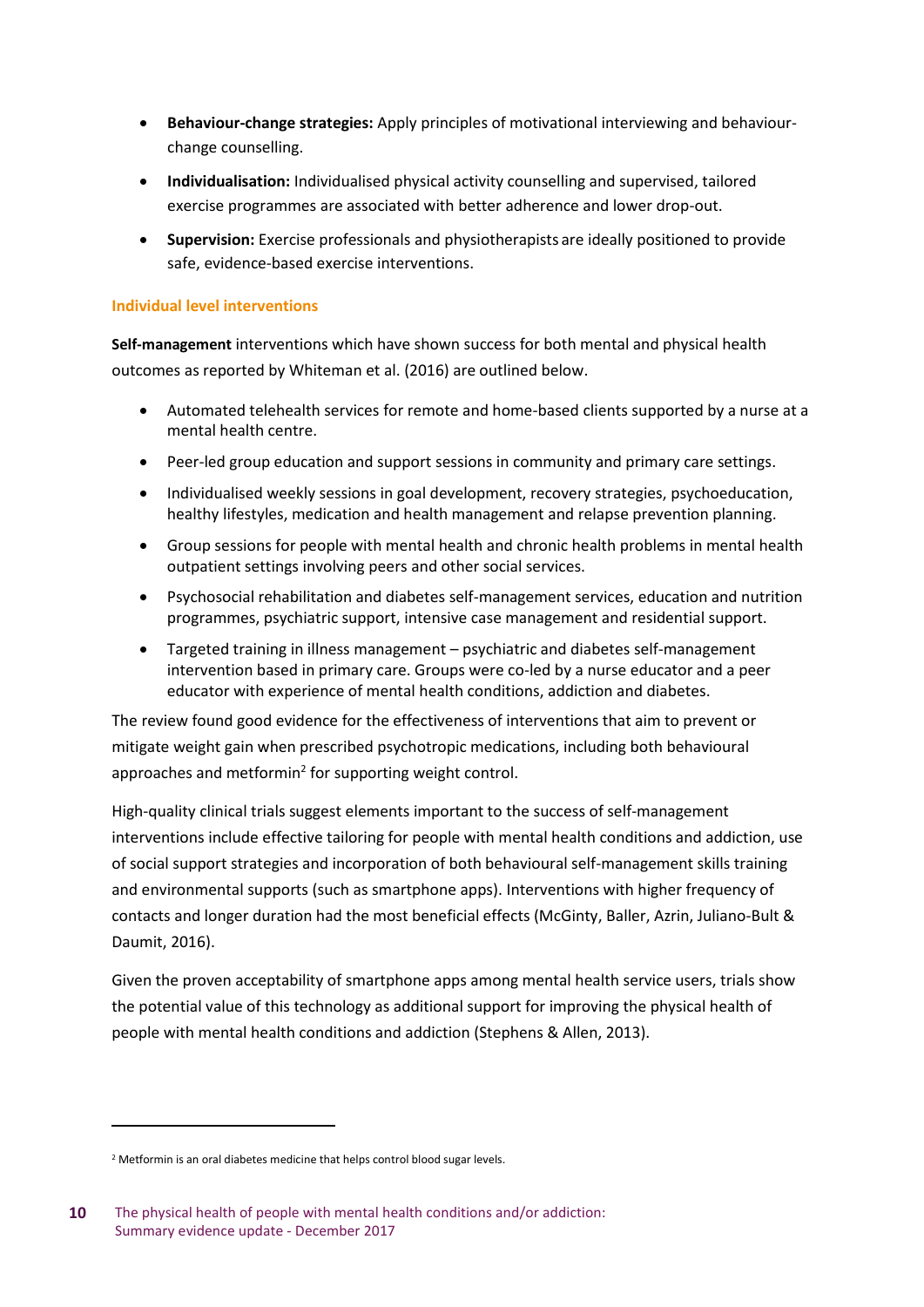#### **Smoking cessation**

For interventions that include smoking cessation, Liu and colleagues (2017) recommend provider training and materials specific to people with mental health conditions. They found good evidence that combination treatment including counselling and bupropion, with or without nicotine replacement therapy, are effective with this population. The effectiveness of multifaceted textmessage support in smoking cessation has been clearly demonstrated. Biochemically verified cessation more than doubled in well-designed trials (Free et al., 2013).

#### **Nutrition**

Recent reviews of good quality studies of nutrition interventions in adults with a diagnosis of a severe mental illness have found significantly improved weight, body mass index (BMI), waist circumference and glucose levels (Teasdale, Ward, Rosenbaum, Samaras & Stubbs, 2016). Nutrition interventions delivered by dietitians aiming to prevent weight gain at antipsychotic initiation, had the greatest effect. This supports their early inclusion in mental health service delivery.

Gates, Killackey, Philips and Alvarez-Jiminez (2015) concluded that preventing weight gain when the person starts antipsychotic drugs is likely to be more effective than attempting to reduce weight in chronic forms of psychosis. In the study of a 12-week individualised programme, Curtis and colleagues (2015) found that the intervention group experienced more positive outcomes with significantly less weight gain compared to standard care. The individualised programme incorporated (1) health coaching with motivational interviewing, (2) dietetic support, (3) exercise, (4) peer wellness coach, (5) antipsychotic medication switching after 5kg weight gain.

The impact of substance use on the appetite and absorption of nutrients is well known (Ross, Wilson, Banks, Rezannah & Daglish, 2012) but interventions to address this have been rare, apart from those providing thiamine in acute alcohol withdrawal to reduce the risk of Wernicke Korsakoff syndrome. However, evidence is emerging of the potential benefits for nutritional supplements (eg with zinc or S-adenosyl methionine, a chemical found naturally in the body), to prevent or reduce some types of alcohol-induced organ damage associated with ongoing alcohol use (Barve, Chen, Kirpich, Watson & McClain, 2017).

#### **Physical activity**

As noted in the 2014 Te Pou o te Whakaaro Nui review, physical activity interventions alone are less effective in improving health and wellbeing in people with mental health conditions than comprehensive wellbeing programmes supported by peers and professional staff. Exercise interventions were found to have no significant effect on BMI in one systematic review, but could improve physical fitness and other cardiometabolic risk factors (Firth, Cotter, Elliott, French & Yung, 2015). The study also concluded that psychiatric symptoms were significantly reduced by interventions that included around 90 minutes of moderate-to-vigorous exercise per week. In another systematic review of seven studies examining exercise interventions for people with schizophrenia, the interventions were found to improve cardiorespiratory fitness compared to control groups (Vancampfort, Rosenbaum, Ward & Stubbs, 2015). The exercise interventions ranged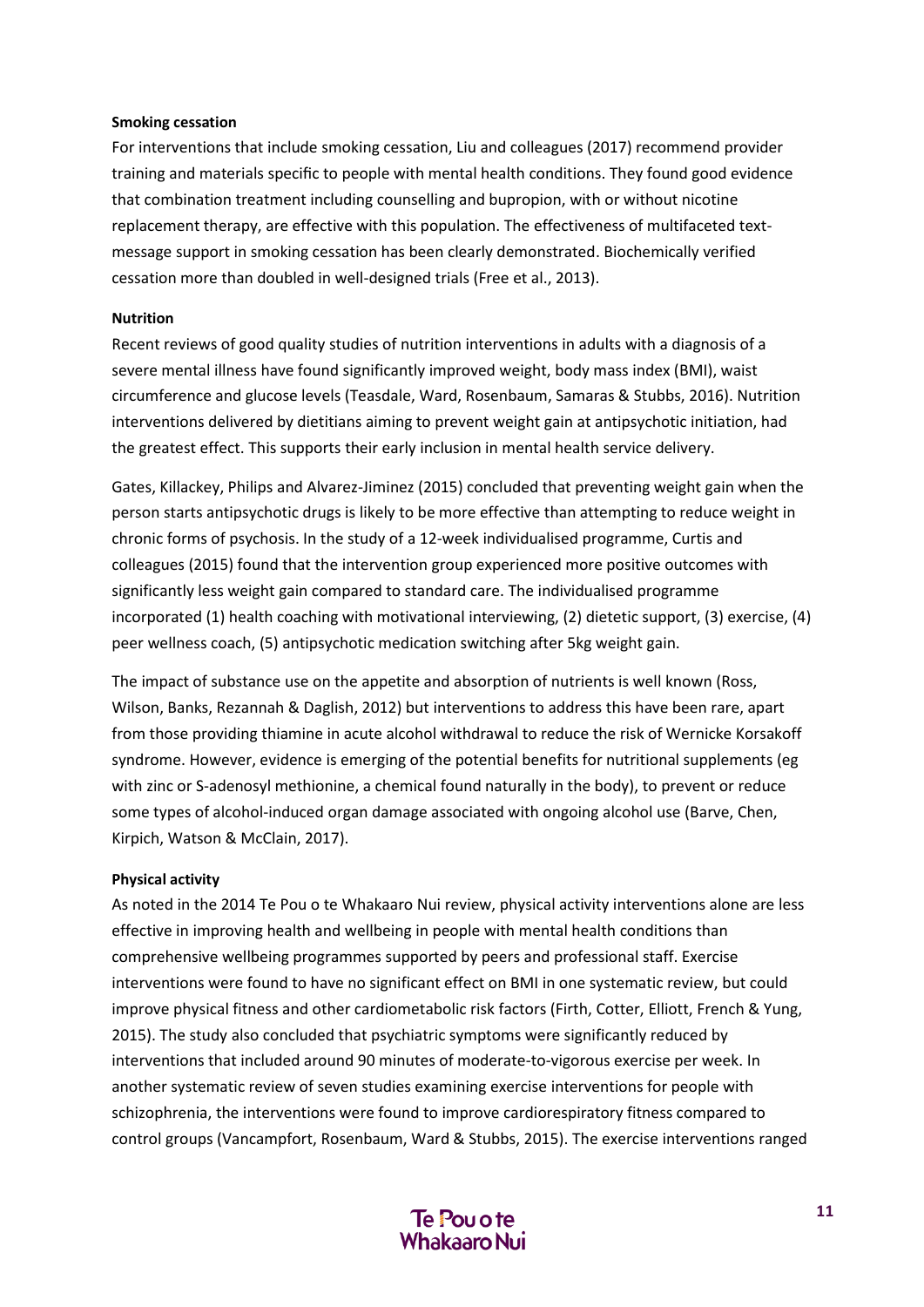from six weeks to six months and included a mix of treadmill walking/running, ergometer cycling and resistance training/muscle exercises.

# Recommended priorities for action

### **Systems level changes**

The following have been identified as priority areas for action and will involve changes at a systems level ie within policy and/or health service delivery systems:

- improve access to social and economic determinants of health, eg employment and housing
- provide employment support for people with mental health conditions and addiction in secondary and primary care settings
- ensure mental health parity with physical health
- deliver comprehensive wellness programmes for people in recovery from mental health conditions and addiction, involving peer and/or professional support
- greater access to nutrition interventions, delivered by dieticians
- use of motivational interviewing/behaviour change counselling
- eMental health support, eg phone apps and online self management programmes designed to support engagement and activation
- reduce exposure to tobacco smoke through smokefree policies and provider training, routinely offered smoking cessation support and delivery of counselling with or without nicotine replacement therapy
- improve access to dental health services for mental health and addiction service users eg through packages of care subsidies
- include psychotropic medication as a risk factor for cardiovascular disease and Type 2 diabetes in practice guidelines and decision-making aids in general medicine
- inform mental health and addiction service users of physical health side-effects of particular medications, and advice on how to mitigate these, including consideration of alternative medication and supported withdrawal.

### **Quality improvement**

The findings of the full report support a focus on quality improvement throughout the healthcare delivery system. The following have been identified as initial priorities for quality improvement in healthcare delivery:

- resourcing of service user (peer) leadership and participation in the planning and delivery of physical health initiatives across primary care and mental health and addiction services
- improved metabolic screening and monitoring within mental health and addiction services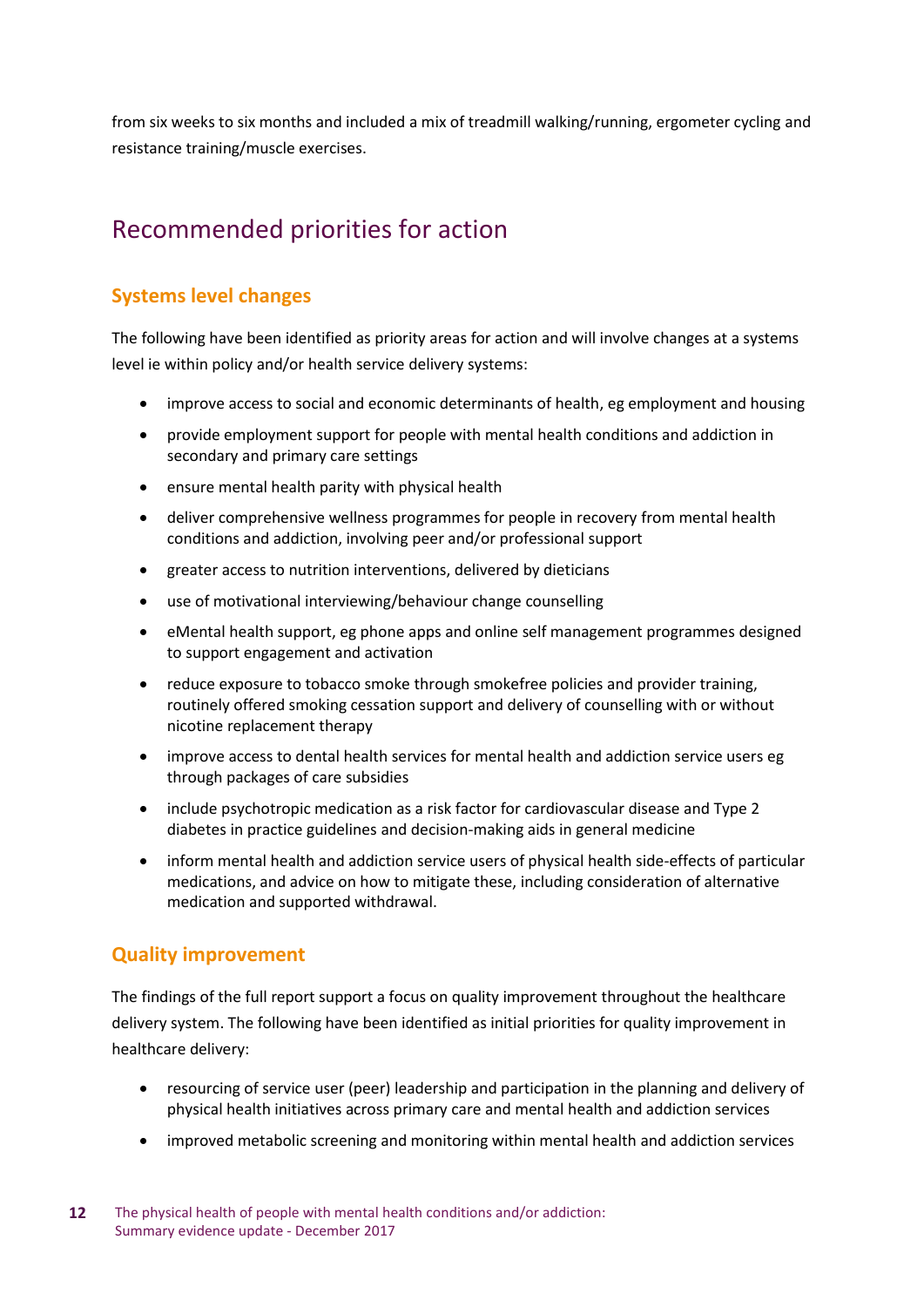- improved communications between mental health and addiction services and primary care
- improved mental health and addiction service user access to primary care
- adherence to clinical guidelines for psychotropic prescribing (particularly in relation to recovery-focused practice and the minimisation of polypharmacy) and the management of physical wellbeing among people with mental health conditions and addiction
- improved risk assessment and management of cardiovascular disease, cancer screening and access to treatment, for people who are in contact with mental health and addiction services
- workforce planning and development to support increased capacity and competency in the delivery of interventions to improve the physical health among people with mental health conditions and addiction.

# Proposed research agenda

The findings of this review support the WHO's conclusion that "despite known risk factors for premature mortality, evidence for effective interventions is limited" (Liu et al., 2017, p.38). There is a need for a strategic, multi-disciplinary and coordinated programme of research in this area as detailed below.

# **Study design**

- **Longer term outcome measurement for intervention studies**. Review studies often comment on the overall weakness of evidence for interventions aiming to address medical conditions in people with mental health conditions and addiction (Liu et al., 2017), particularly a lack of longer-term outcome measurement (Baxter et al., 2016).
- **Long-term outcome measurement for anti-discrimination interventions.** There is evidence that health professionals who have more contact or experience with a condition which attracts stigma are more tolerant and have more positive attitudes. However, evidence for the longer-term benefit of social contact to reduce stigma is inconclusive (Mehta et al., 2015; Thornicroft et al., 2016), suggesting the need for long-term follow up studies.
- **Monitoring and analysis of data about psychotropic medication use among children and young people**. It is likely that increasingly widespread use of psychotropic medication, including among children and young people in many countries, is also happening in New Zealand. This raises concerns about possible adverse mental and physical health effects associated with some psychotropic drugs for these populations.
- **Randomised controlled trials of interventions to prevent and reduce constipation and related complications in people prescribed clozapine**. Current evidence on the use of laxatives is deserving of further investigation (Every-Palmer et al., 2017b).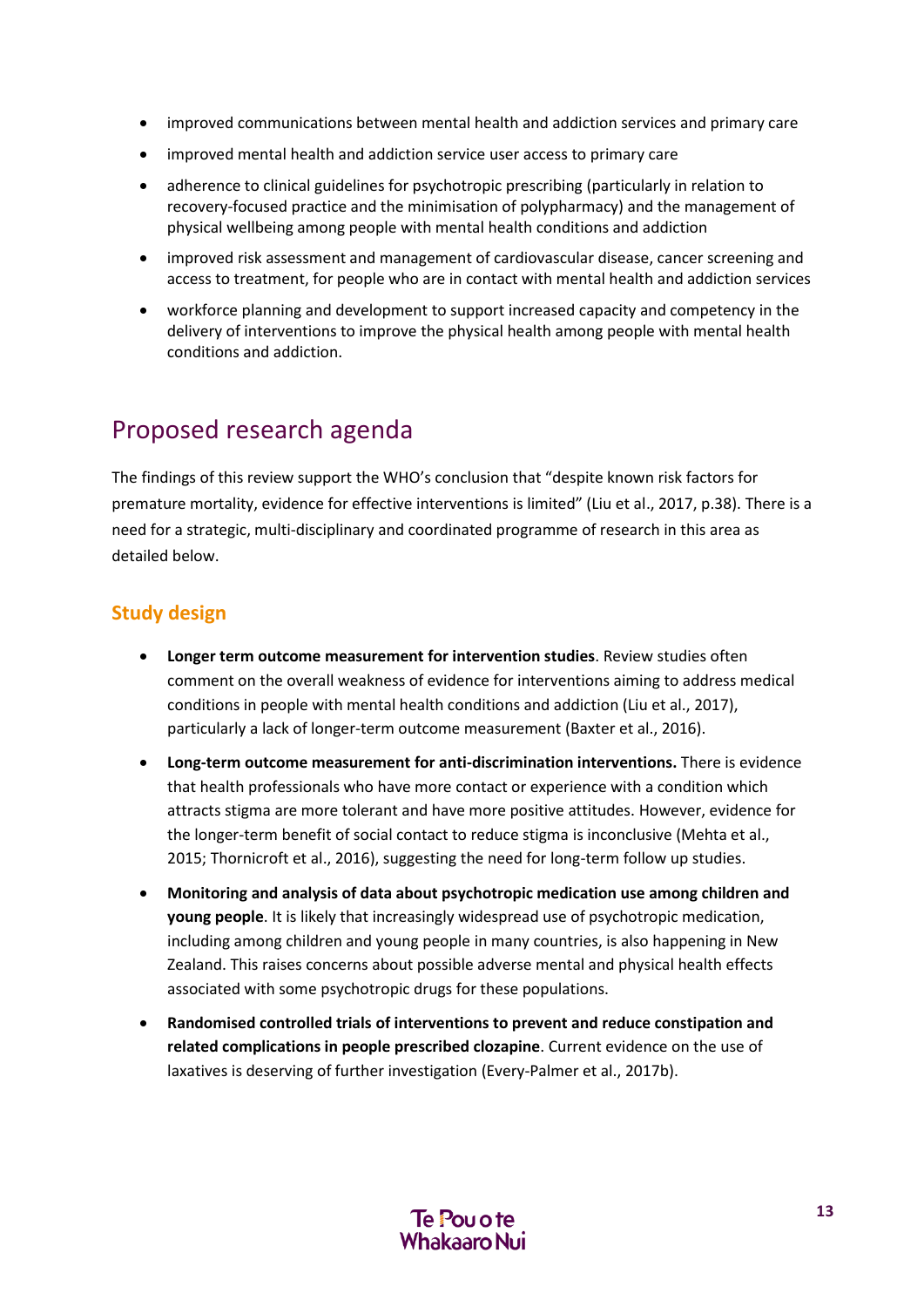### **Research in healthcare delivery**

- Understanding the barriers to the provision of physical health monitoring and the key aspects of effective programmes which have been evidenced to improve physical health (Baxter et al., 2016).
- Peer support programmes should be implemented within the context of high-quality research projects wherever possible (Lloyd-Evans et al., 2014). The evidence on peer support in primary, community and secondary care is promising. However, the quality of research in this area is not high.
- Studies which compare the costs of peer and professional led self-management programmes. Both peers and professionals have been found to be effective in improving self-management among people with mental health conditions and addiction, but few studies have analysed and compared **costs** between the two approaches (Kelly et al., 2014).
- Research on the underlying mechanisms for the increased cardiovascular disease risk after pharmacotherapy initiation is urgently needed (Correll et al., 2017) to develop more effective and targeted preventive and interventional treatments.
- The effectiveness of self-management in improving *physical health* outcomes among people with mental health conditions and addiction. Self-management interventions have been demonstrated in randomised controlled trials to be successful in improving *mental health* outcomes.
- New Zealand-based participative mental health consumer research for improving physical healthcare. Qualitative evidence appears to be primarily of relevance to the country of origin (Happell, Ewart, Platania‐Phung & Stanton, 2016). Similar studies could be conducted to improve understanding of barriers to physical healthcare in New Zealand.
- Effective alternatives to medication for those people wanting to explore supported withdrawal from medications. This is particularly important since it appears that high numbers of people are attempting unsupported withdrawal from medication (Gibson et al., 2013; Salomon & Hamilton, 2013; Larson-Barr 2016).

### **Workforce development**

Research is needed in support of effective workforce development planning to meet the physical health needs of people with mental health conditions and addiction who are living in the community. Although there is good baseline data on the approximately 3,000 mental health and addiction support workers in DHBs and NGOs (Te Pou o te Whakaaro Nui, 2015), little is known about the competencies, capacity and training needs of this workforce, and those working in primary care, in relation to their roles in improving physical health.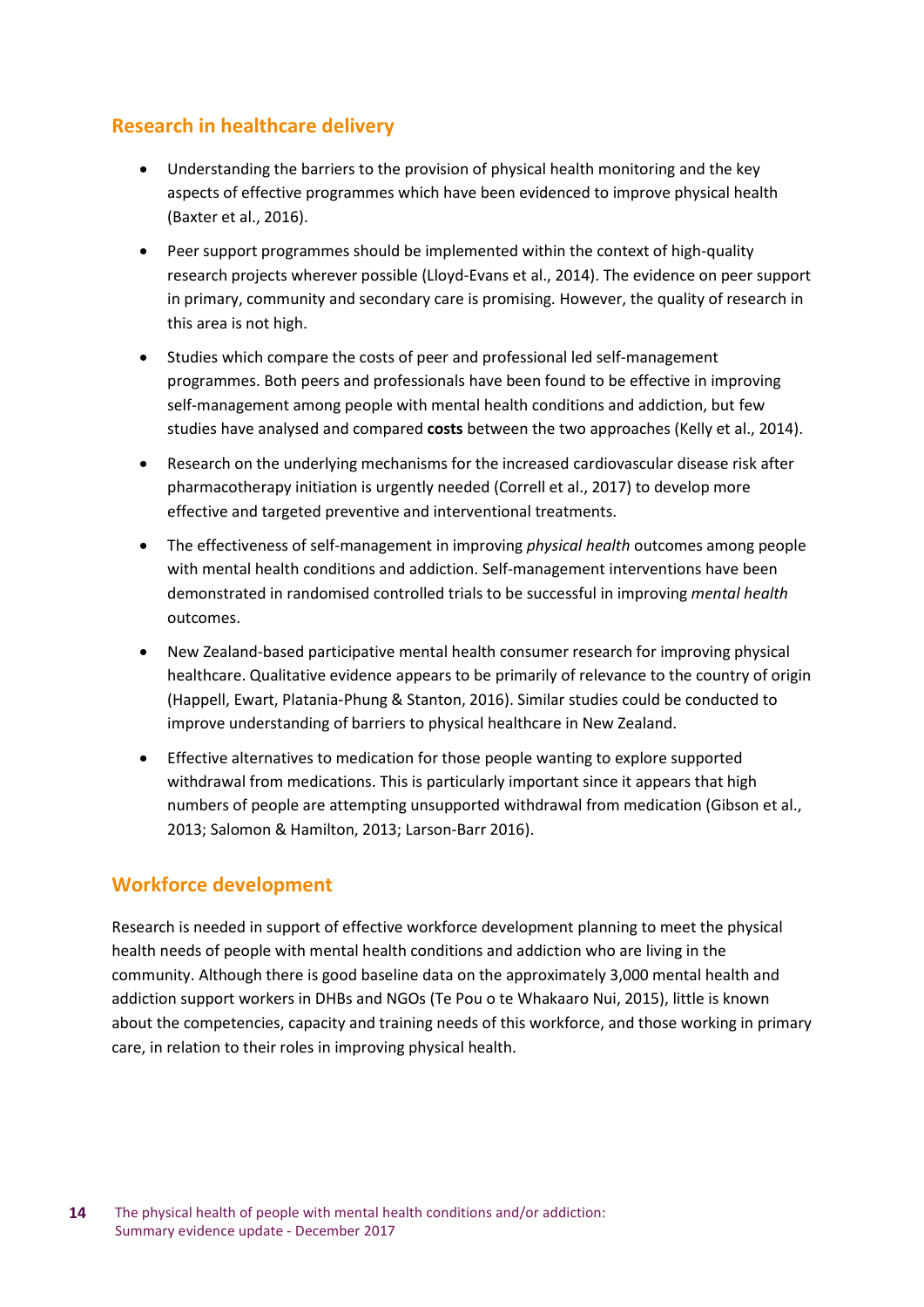# **Conclusions**

The full report brings together findings from a wide range of research investigating the physical health of people with experience of mental health conditions and addiction. It also summarises some qualitative research on the experience of mental health service users. These new qualitative studies vividly illustrate the personal cost of this disparity. The resulting picture is complex and multidimensional and reinforces many of the findings and the 14 recommendations from the 2014 Te Pou o te Whakaaro Nui review. In particular, people with experience of mental health conditions and addiction need to be visible as a priority group in national and regional policies impacting on health outcomes, and key indicators of excess mortality for this population need to be routinely monitored.

The full evidence update sought to understand how recent evidence could advance our understanding of premature mortality in people with mental health conditions and addiction, causes and ways to reduce this excess mortality. There is a very large research base going back decades, which examines and defines the extent of the problem. Research published since 2013 complements well-established information about the relatively poor physical health outcomes of people with experience of mental health conditions and addiction. There is some evidence that the inequities are widening, in part due to increasing life expectancy of general populations in many countries. Research summarised in this review indicates that the widening inequities may also be due to structural socioeconomic factors. This includes increasing income inequalities in many countries which are associated with a range of social and economic challenges – loss of employment, poor quality accommodation and homelessness – all of which have been exacerbated in many countries following austerity measures after the 2008 global financial crisis. Other contributing factors are the relatively high rates of tobacco smoking, an international trend of increased prescribing of psychotropic medications, and difficulties in co-ordinating between primary care and secondary mental health services.

The update also sought to understand what recent evidence tells us about the priorities for intervention at systems, health services, and individual levels. As is often the case, the solutions are less well-researched than the problems. Recent review studies summarised in this report identify possible interventions across health, social and economic policy, healthcare service delivery, and at individual behaviour change levels. The evidence base is growing in strength, and certainly provides a good steer on where limited resources may be targeted to impact most effectively on the health disparities.

Follow-up studies overseas indicate that the gap is widening, this highlights the continuing importance of the Equally Well collaborative and the need for us nationally, to be routinely monitoring key indicators of morbidity and mortality for people who experience mental health conditions and/or addiction; so we remain vigilant and continue to understand the extent of and can address the health inequity in New Zealand.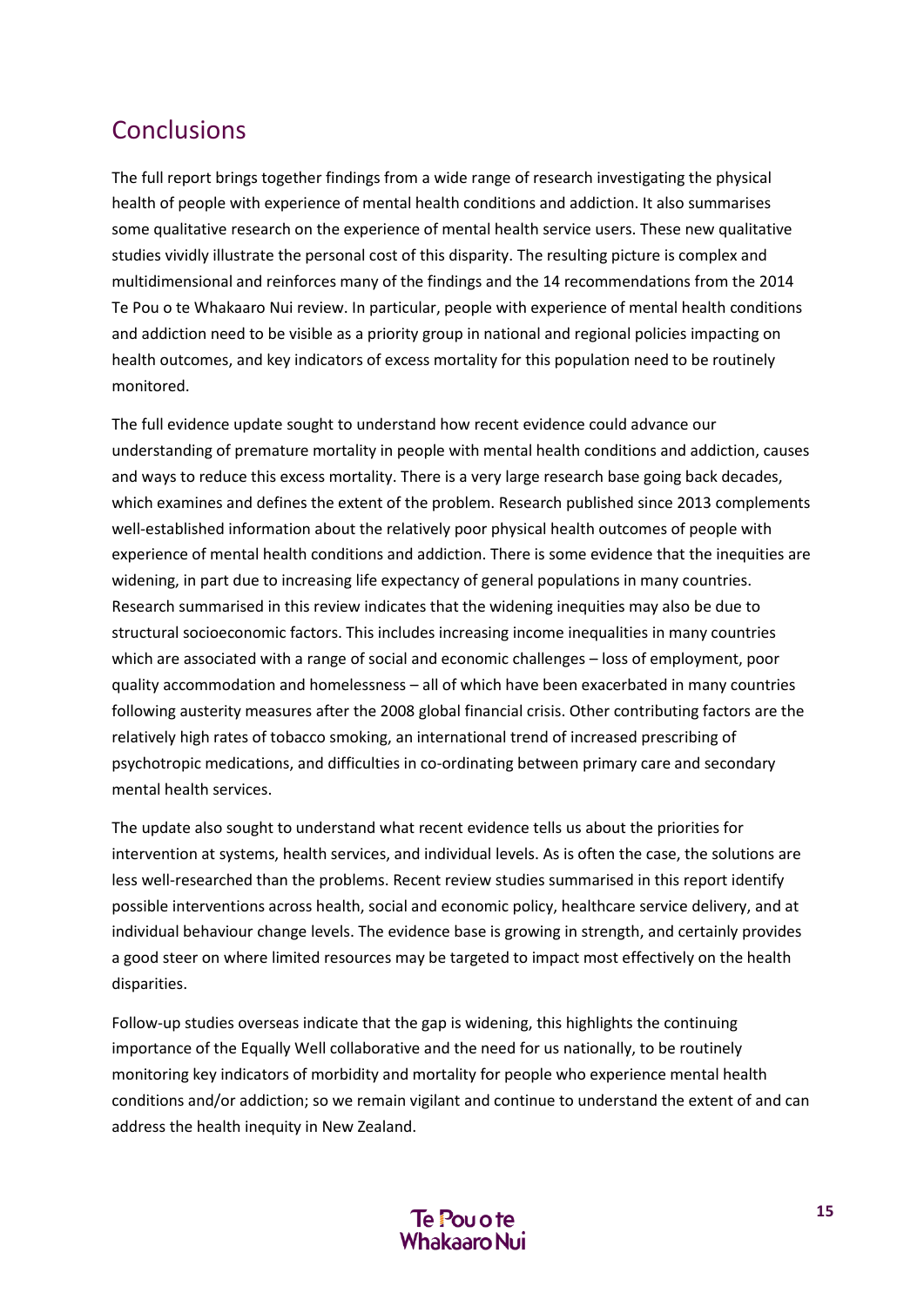# **References (cited from the full evidence update)**

Aaltonen, J., Seikkula, J. & Lehtinen, K. (2011). *The comprehensive open-dialogue approach in Western Lapland: I. The incidence of non-affective psychosis and prodromal states.* Psychosis, 3(3), 179-191.

Abdul-Quader, A. S., Feelemyer, J., Modi, S., Stein, E. S., Briceno, A., Semaan, S., ... & Des Jarlais, D. C. (2013). *Effectiveness of structural-level needle/syringe programs to reduce HCV and HIV infection among people who inject drugs: a systematic review*. AIDS and Behavior, 17(9), 2878-2892.

Agabio, R., Trincas, G., Floris, F., Mura, G., Sancassiani, F. & Angermeyer, M. C. (2015). *A systematic review of school-based alcohol and other drug prevention programs*. Clinical Practice & Epidemiology in Mental Health,  $11(1)$ .

Amerio, A., Gálvez, J. F., Odone, A., Dalley, S. A. & Ghaemi, S. N. (2015). *Carcinogenicity of psychotropic drugs: A systematic review of US Food and Drug Administration–required preclinical in vivo studies*. Australian and New Zealand Journal of Psychiatry, 49(8), 686-696.

Anda, R. F., Butchart, A., Felitti, V. J. & Brown, D. W. (2010). *Building a framework for global surveillance of the public health implications of adverse childhood experiences*. American journal of preventive medicine, 39(1), 93-98.

Bagnall, C., Lockett, R. & Cunningham, R. (2016). *Co-morbidity of cardiovascular disease with serious mental illness.* Unpublished evidence review undertaken as part of a New Zealand Ministry of Health review of cardiovascular disease risk assessment guidelines for general practice. Te Pou o te Whakaaro Nui. Summary available at: https://www.tepou.co.nz/resources/cardiovascular-disease-risk-and-management-in-peoplewho-experience-serious-mental-illness-an-evidence-review/741.

Baker, A. L., Richmond, R., Kay-Lambkin, F. J., Filia, S. L., Castle, D., Williams, J. M., ... & Weaver, N. (2015). *Randomized controlled trial of a healthy lifestyle intervention among smokers with psychotic disorders.* Nicotine & Tobacco Research, ntv039.

Barve, S., Chen, S. Y., Kirpich, I., Watson, W. H. & McClain, C. (2017). *Development, Prevention, and Treatment of Alcohol-Induced Organ Injury: The Role of Nutrition*. Alcohol Research: Current Reviews, 38(2), 289.

Baxter, A. J., Harris, M. G., Khatib, Y., Brugha, T. S., Bien, H. & Bhui, K. (2016). *Reducing excess mortality due to chronic disease in people with severe mental illness: meta-review of health interventions*. The British Journal of Psychiatry, bjp-bp.

Benavides-Vaello, S., Strode, A. & Sheeran, B. C. (2013). *Using technology in the delivery of mental health and substance abuse treatment in rural communities: A review*. The journal of behavioral health services & research, 40(1), 111-120.

Bird, Premkumar, Kendall, T., Whittington, C., Mitchell, J. & Kuipers, E. (2010). *Early intervention services, cognitive–behavioural therapy and family intervention in early psychosis: systematic review*. The British Journal of Psychiatry (2010) 197, 350–356. doi:10.1192/bjp.bp.109.074526.

Bolton, J.M., Morin, S.N., Majumdar, S.R., Sareen J., Lix, L.M., Johansson, H., Odén, A., McCloskey, E.V., Kanis, J.A. & Leslie, W.D. *Association of Mental Disorders and Related Medication Use with Risk for Major Osteoporotic Fractures*. JAMA Psychiatry*.* Published online April 19, 2017. doi:10.1001/jamapsychiatry.2017.044.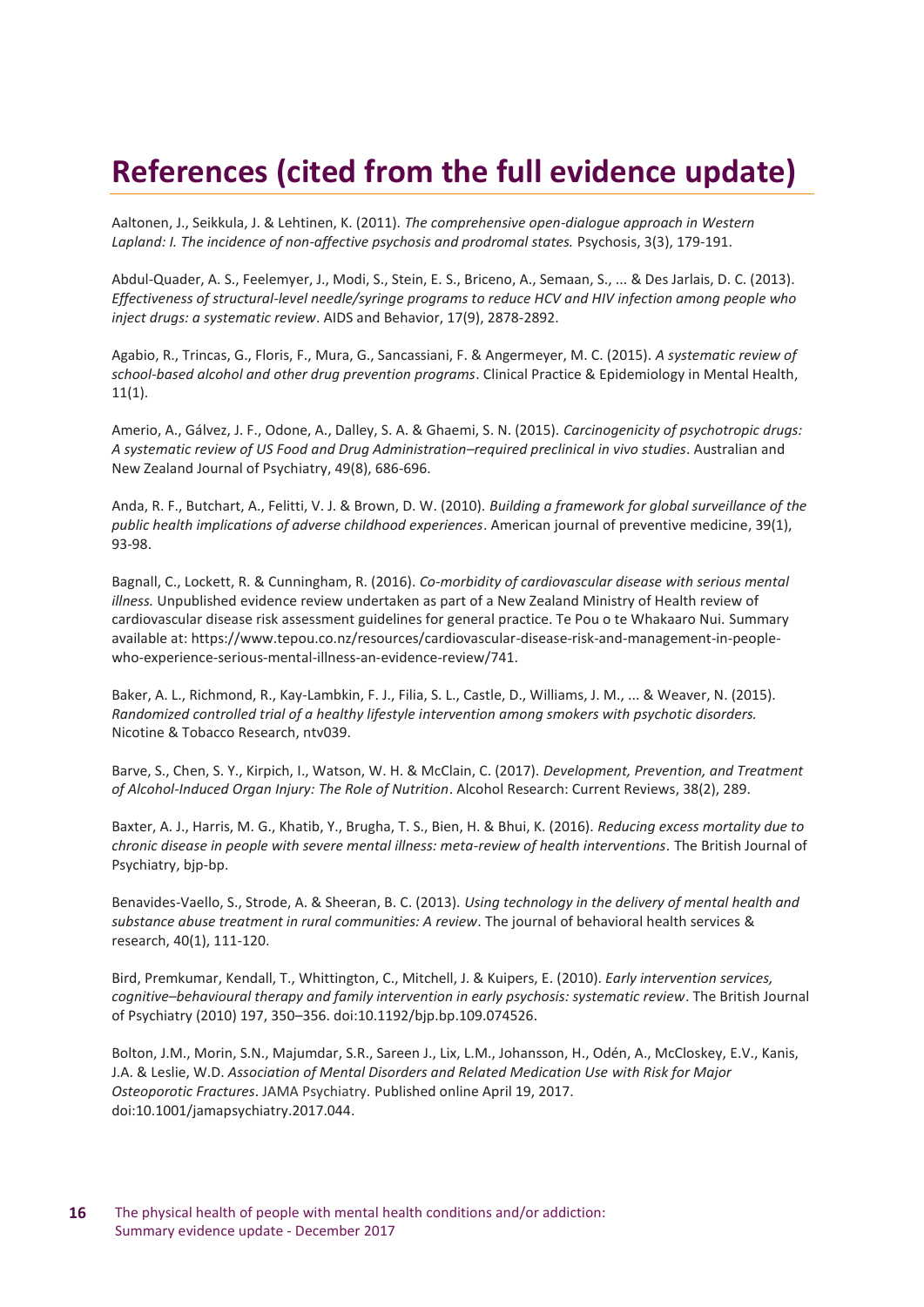Noel, V., Oulvey, E., Drake, R. & Bond, G. (2017). *Barriers to Employment for Transition-age Youth with Developmental and Psychiatric Disabilities. Administration and Policy in Mental Health and Mental Health Services Research*. 44:3, 354-358.

Bond, G. R., Drake, R. E. & Becker, D. R. (2008). *An update on randomized controlled trials of evidence-based supported employment*. Psychiatric Rehabilitation Journal, 31(4), 280.

Broughton, J., Anderson, V. & Lawrence, M. (2013). *He mahi rangahau hauora Māori: A Māori health research project. Oranga niho me ngā tangata whaiora: Oral health and Māori mental health patients*. Unpublished report, University of Otago.

Burns, J. K., Tomita, A. & Kapadia, A. S. (2014). *Income inequality and schizophrenia: increased schizophrenia incidence in countries with high levels of income inequality*. Int J Soc Psychiatry, 60, 185-196.

Cabassa, L. J., Camacho, D., Velez-Grau, C. M. & Stefancic, A. (2017). *Peer-based health interventions for people with serious mental illness: A systematic literature review.* [Journal of Psychiatric Research,](http://www.sciencedirect.com/science/journal/00223956) 84, 80-89.

Charlson, F. J., Moran, A. E., Freedman, G., Norman, R. E., Stapelberg, N. J., Baxter, A. J., ... & Whiteford, H. A. (2013). *The contribution of major depression to the global burden of ischemic heart disease: a comparative risk assessment*. BMC medicine, 11(1), 250.

Chou, R., Weimer, M. B. & Dana, T. (2014). *Methadone overdose and cardiac arrhythmia potential: findings from a review of the evidence for an American Pain Society and College on Problems of Drug Dependence clinical practice guideline*. The Journal of Pain, 15(4), 338-365.

Clark, H. W. (2014). Retrieved 16 August 2017 from https://blog.samhsa.gov/2014/09/02/even-non-fataloverdoses-can-lead-to-severe-consequences/#.WhICkEqWaUk

Clement, S., Schauman, O., Graham, T., Maggioni, F., Evans-Lacko, S., Bezborodovs, N., ... & Thornicroft, G. (2015). *What is the impact of mental health-related stigma on help-seeking? A systematic review of quantitative and qualitative studies*. Psychological medicine, 45(01), 11-27.

Cooper, S. J., Reynolds, G. P., Barnes, T. R. E., England, E., Haddad, P. M., Heald, A., ... & Patel, M. X. (2016). *BAP guidelines on the management of weight gain, metabolic disturbances and cardiovascular risk associated with psychosis and antipsychotic drug treatment*. Journal of Psychopharmacology, 0269881116645254.

Corrigan, P., Michaels, P. J. & Morris, S. (2015). *Do the Effects of Anti-stigma Programs Persist Over Time? Findings from a Meta-Analysis*. Psychiatric Services, 66(5), 543-546.

Corrigan, P. W., Mittal, D., Reaves, C. M., Haynes, T. F., Han, X., Morris, S. & Sullivan, G. (2014). *Mental health stigma and primary health care decisions*. Psychiatry research, 218(1), 35-38.

Correll, C. U., Solmi, M., Veronese, N., Bortolato, B., Rosson, S., Santonastaso, P., ... & Pigato, G. (2017). *Prevalence, incidence and mortality from cardiovascular disease in patients with pooled and specific severe mental illness: a large*‐*scale meta*‐*analysis of 3,211,768 patients and 113,383,368 controls*. World Psychiatry, 16(2), 163-180.

Correll, C. U., Detraux, J., De Lepeleire, J. & De Hert, M. (2015). *Effects of antipsychotics, antidepressants and mood stabilizers on risk for physical diseases in people with schizophrenia, depression and bipolar disorder*. World Psychiatry, 14(2), 119-136.

Correll, C. U., Robinson, D. G., Schooler, N. R., Brunette, M. F., Mueser, K. T., Rosenheck, R. A., ... & Penn, D. L. (2014). *Cardiometabolic risk in patients with first-episode schizophrenia spectrum disorders: baseline results from the RAISE-ETP study*. JAMA psychiatry, 71(12), 1350-1363.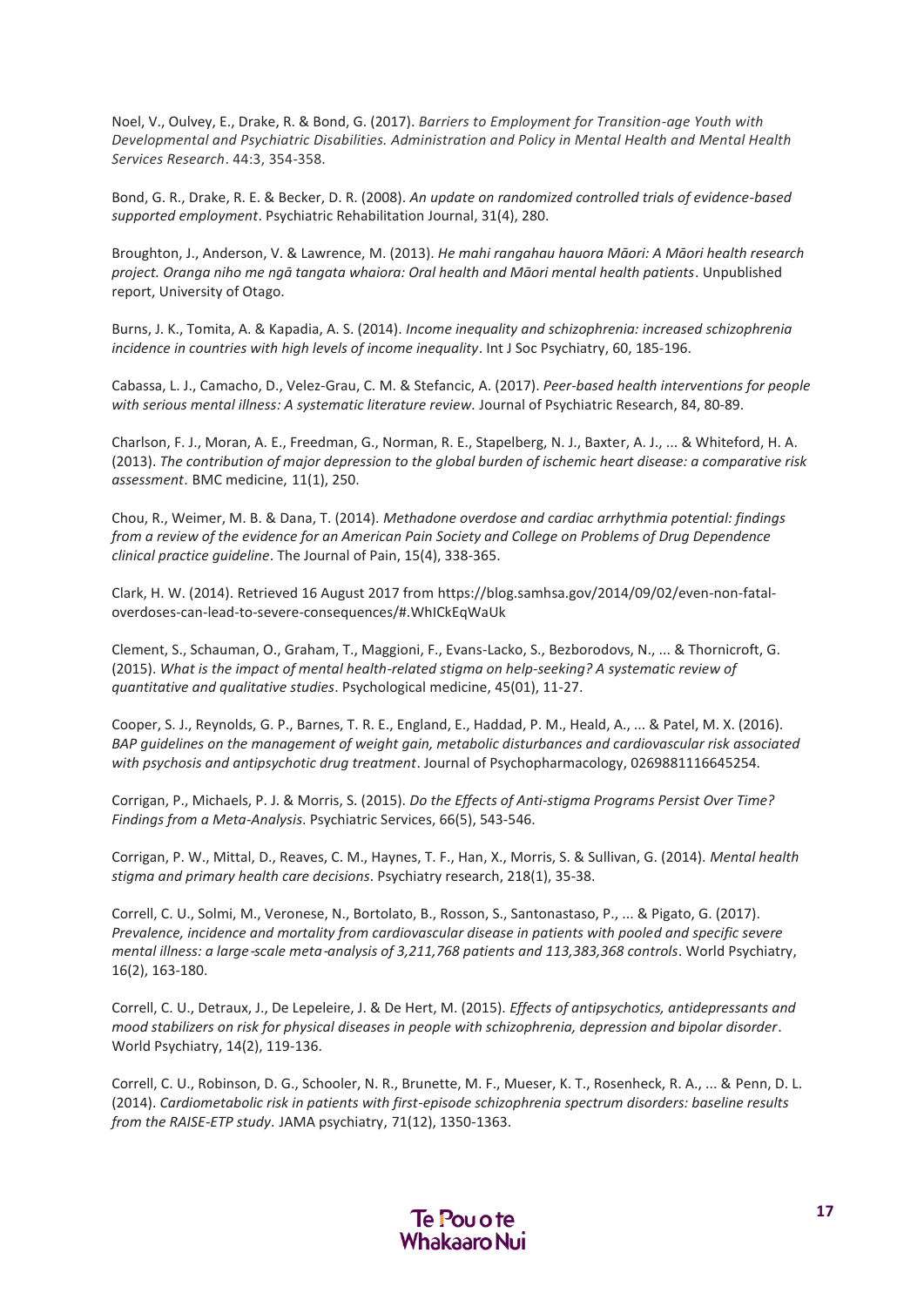Coventry, P. A., Small, N., Panagioti, M., Adeyemi, I. & Bee, P. (2015). *Living with complexity; marshalling resources: a systematic review and qualitative meta-synthesis of lived experience of mental and physical multimorbidity*. BMC family practice, 16(1), 171.

Cuijpers, P., Berking, M., Andersson, G., Quigley, L., Kleiboer, A. & Dobson, K. S. (2013*). A meta-analysis of cognitive-behavioural therapy for adult depression, alone and in comparison with other treatments*. The Canadian Journal of Psychiatry, 58(7), 376-385.

Cunningham, R., Sarfati, D., Stanley, J., Peterson, D. & Collings, S. (2015). *Cancer survival in the context of mental illness: a national cohort study*. General hospital psychiatry, 37(6), 501-506.

Cunningham, R., Sarfati, D., Peterson, D., Stanley, J. & Collings, S. (2014). *Premature mortality in adults using New Zealand psychiatric services*. New Zealand medical journal, 127(1394), 31-41.

Curtis, J., Watkins, A., Rosenbaum, S., Teasdale, S., Kalucy, M., Samaras, K. & Ward, P. B. (2015). *Evaluating an individualized lifestyle and life skills intervention to prevent antipsychotic* -*induced weight gain in first* -episode *psychosis*. Early intervention in psychiatry, 10(3), 267-276.

Dahlgren, D. & Whitehead, M., World Health Organization (WHO). (2007) *European Strategies for Tackling Social Inequalities in Health: Levelling Up Part 2.*

Davidson, L., Bellamy, C., Guy, K. & Miller, R. (2012). *Peer support among persons with severe mental illnesses: a review of evidence and experience*. World Psychiatry, 11(2), 123-128.

Day, E., Bentham, P. W., Callaghan, R., Kuruvilla, T. & George, S. (2013). *Thiamine for prevention and treatment of Wernicke*‐*Korsakoff Syndrome in people who abuse alcohol*. The Cochrane Library.

de Hert, M., Correll, C. U., Bobes, J., Cetkovich‐Bakmas, M. A. R. C. E. L. O., Cohen, D. A. N., Asai, I., ... & Newcomer, J. W. (2011). *Physical illness in patients with severe mental disorders. I. Prevalence, impact of medications and disparities in health care*. World Psychiatry, 10(1), 52-77.

Dey, S., Menkes, D. B., Obertova, Z., Chaudhuri, S. & Mellsop, G. (2016). *Antipsychotic prescribing and its correlates in New Zealand*. Australasian Psychiatry, 24(4), 360-364.

Dickson, N., Austin, F., Paul, C., Sharples, K. & Skegg, D. (1994). *HIV surveillance by testing saliva from injecting drug users: a national study in New Zealand.* Journal of Epidemiology and Community Health, 48, 55-57.

Drake, R. E. & Bond, G. R. (2017). *Individual Placement and Support: Penetration and New Populations*. Administration and Policy in Mental Health and Mental Health Services Research, 44(3), 309-310.

Druss, B. G., Silke, A., Compton, M. T., Rask, K. J., Zhao, L. & Parker, R. M. (2010). *A randomized trial of medical care management for community mental health settings: The Primary Care Access, Referral, and Evaluation (PCARE) study*. American Journal of Psychiatry.

Esse, K., Fossati-Bellani, M., Traylor, A. & Martin-Schild, S. (2011). *Epidemic of illicit drug use, mechanisms of action/addiction and stroke as a health hazard*. Wiley Periodicals, Inc.

Every-Palmer, S. & Ellis, P.M. (2017a). *Clozapine-induced gastrointestinal hypermotility: a 22-year bi-national pharmacovigilance study of serious or fatal 'Slow Gut' reactions, and comparison with international drug safety advice*. CNS Drugs. doi:10.1007/s40263-017-0448-6.

Every-Palmer, S., Ellis, P. M., Nowitz, M., Stanley, J., Grant, E., Huthwaite, M. & Dunn, H. (2017b). *The Porirua Protocol in the Treatment of Clozapine-Induced Gastrointestinal Hypomotility and Constipation: A Pre-and Post-Treatment Study*. CNS drugs, 31(1), 75-85.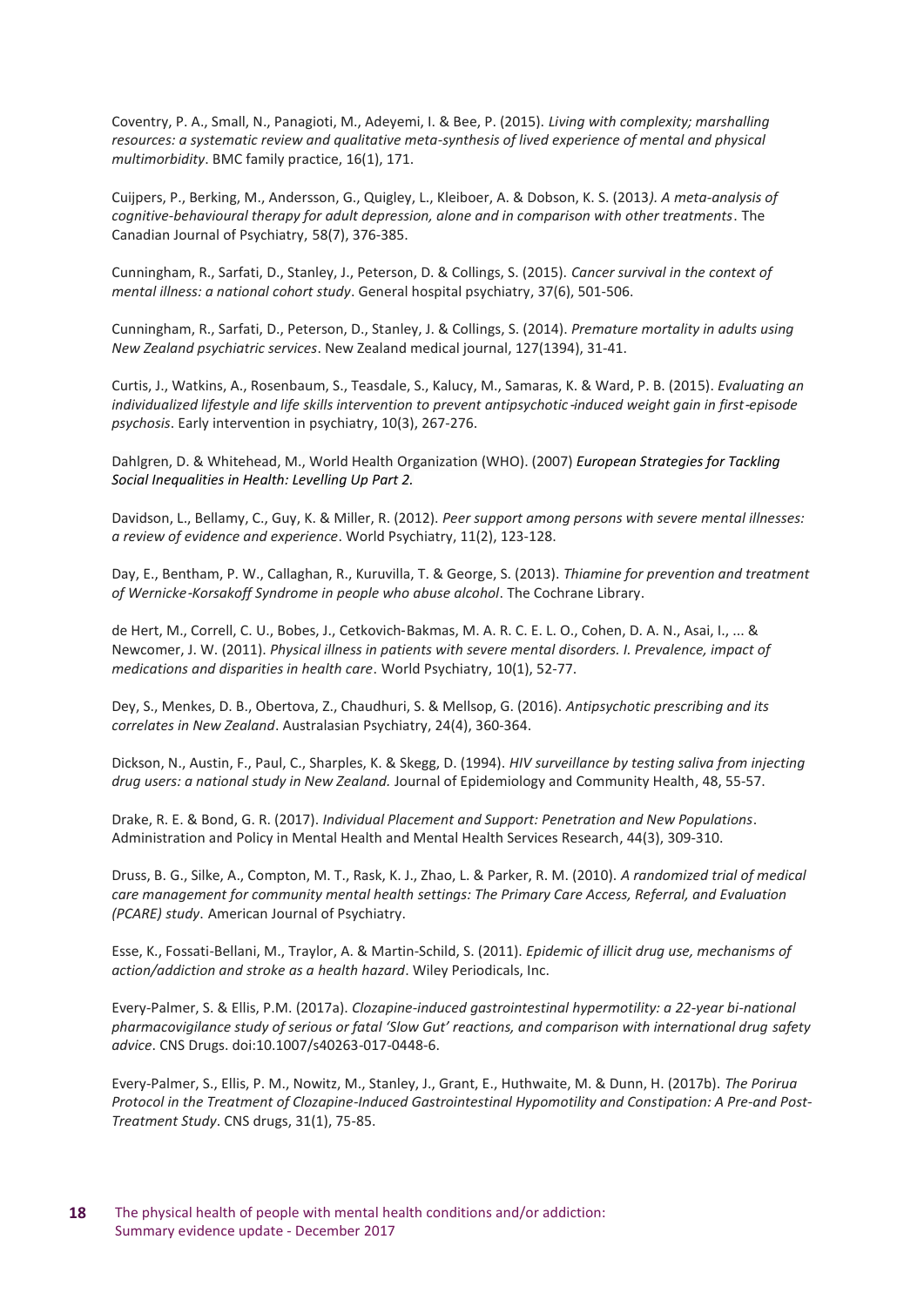Ewart, S. B., Bocking, J., Happell, B., Platania-Phung, C. & Stanton, R. (2016). *Mental Health Consumer Experiences and Strategies When Seeking Physical Health Care: A Focus Group Study*. Global Qualitative Nursing Research, 3, 2333393616631679.

Fan, Z., Wu, Y., Shen, J., Ji, T. & Zhan, R. (2013). *Schizophrenia and the risk of cardiovascular diseases: a metaanalysis of thirteen cohort studies*. Journal of psychiatric research, 47(11), 1549-1556.

Fenn, J. M., Laurent, J. S. & Sigmon, S. C. (2015). *Increases in body mass index following initiation of methadone treatment*. Journal of substance abuse treatment, 51, 59-63.

Ferron, J. C., Brunette, M. F., Geiger, P., Marsch, L. A., Adachi-Mejia, A. M. & Bartels, S. J. (2017). *Mobile Phone Apps for Smoking Cessation: Quality and Usability Among Smokers with Psychosis*. JMIR Human Factors, 4(1).

Firth, J., Cotter, J., Elliott, R., French, P. & Yung, A. R. (2015). *A systematic review and meta-analysis of exercise interventions in schizophrenia patients*. Psychological medicine, 45(7), 1343-1361.

Foley, D. L., Mackinnon, A., Morgan, V. A., Watts, G. F., Shaw, J. E., Magliano, D. J., ... & Galletly, C. A. (2015). *Cardiovascular risk factor associations in adults with psychosis and adults in a national comparator sample*. Australian & New Zealand Journal of Psychiatry, 49(8), 714-723.

Ford II, J. H., Alagoz, E., Dinauer, S., Johnson, K. A., Pe-Romashko, K. & Gustafson, D. H. (2015). *Successful organizational strategies to sustain use of A-CHESS: A mobile intervention for individuals with alcohol use disorders*. Journal of medical Internet research, 17(8).

Fraser, S. J., Brown, W. J., Whiteford, H. A. & Burton, N. W. (2017). *Impact of nurse*‐*led behavioural counselling to improve metabolic health and physical activity among adults with mental illness*. International Journal of Mental Health Nursing.

Free, C., Phillips, G., Galli, L., Watson, L., Felix, L., Edwards, P., ... & Haines, A. (2013). *The effectiveness of mobile-health technology-based health behaviour change or disease management interventions for health care consumers: a systematic review*. PLoS med, 10(1), e1001362.

<span id="page-18-0"></span>Fuhr, D. C., Salisbury, T. T., Silva, M. J., Atif, N., Ginneken, N., Rahman, A. & Patel, V. (2014). *Effectiveness of peer-delivered interventions for severe mental illness and depression on clinical and psychosocial outcomes: a systematic review and meta-analysis*. Social Psychiatry and Psychiatric Epidemiology, 49(11), 1691-1702. doi: 10.1007/s00127-014-0857-5.

Galletly, C., Castle, D., Dark, F., Humberstone, V., Jablensky, A., Killackey, E., Kulkarni, J., McGorry, P., Nielssen, O. & Tran, N. (2016). *Royal Australian and New Zealand College of Psychiatrists clinical practice guidelines for the management of schizophrenia and related disorders*. Australian & New Zealand Journal of Psychiatry, Vol. 50(5) 410–472.

Gallo, J. J., Morales, K. H., Bogner, H. R., Raue, P. J., Zee, J., Bruce, M. L. & Reynolds, C. F. (2013). *Long term effect of depression care management on mortality in older adults: follow-up of cluster randomized clinical trial in primary care*.

Gates, J., Killackey, E., Phillips, L. & Álvarez-Jiménez, M. (2015). *Mental health starts with physical health: current status and future directions of non-pharmacological interventions to improve physical health in firstepisode psychosis*. The Lancet Psychiatry, 2(8), 726-742.

Gibson, K., Cartwright, C. & Read, J. (2016). *'In my life antidepressants have been…': a qualitative analysis of users' diverse experiences with antidepressants*. BMC psychiatry, 16(1), 135.

Gibson, S., Brand, S. L., Burt, S., Boden, Z. V. & Benson, O. (2013). *Understanding treatment non-adherence in schizophrenia and bipolar disorder: a survey of what service users do and why*. BMC psychiatry, 13(1), 153.

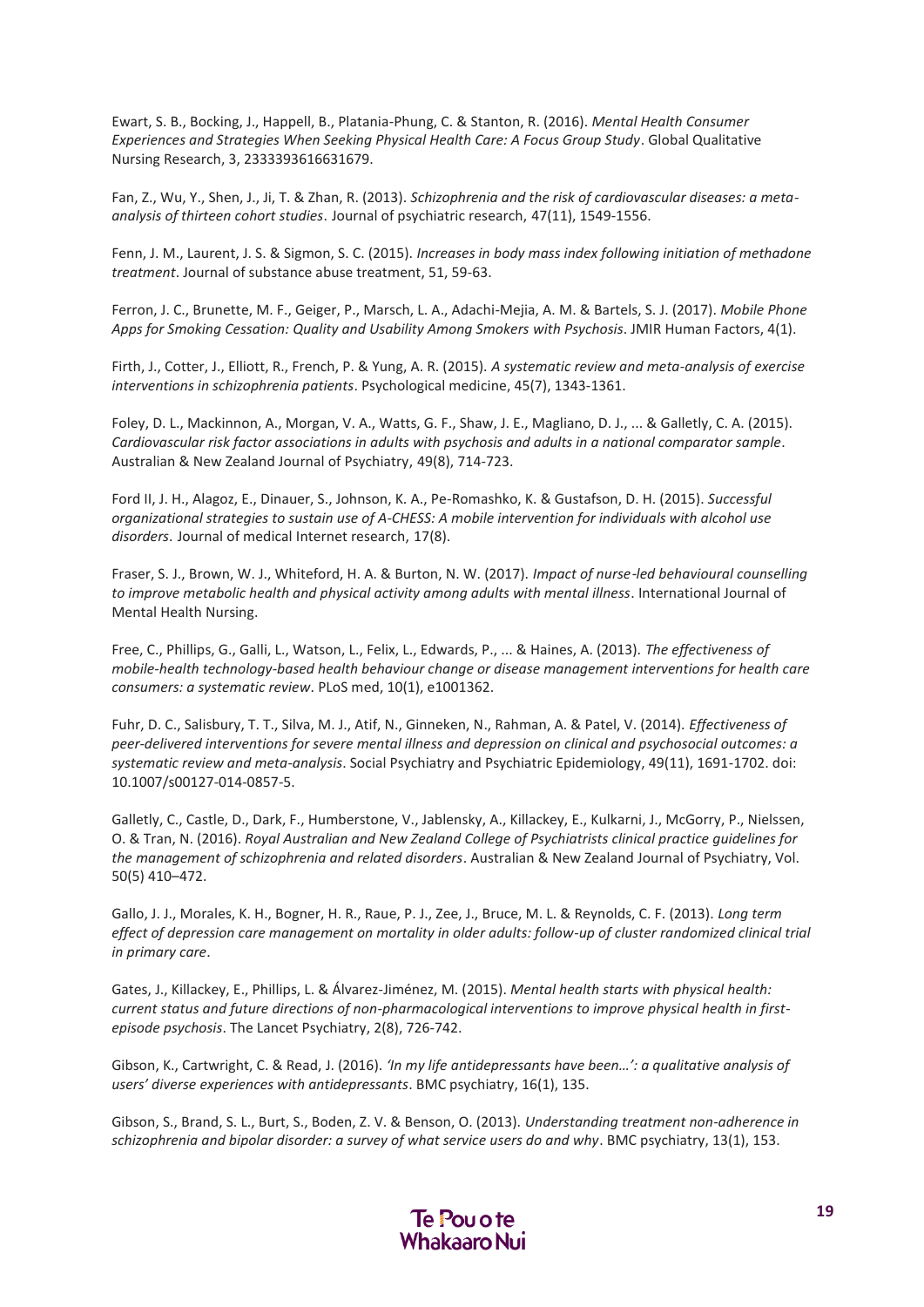Glover, M., Fraser, T., Bullen, C., Wallace‐Bell, M., McRobbie, H. & Hadwen, G. (2014). *Transition to a smoke*‐ *free culture within mental health and drug and alcohol services: A survey of key stakeholders*. International journal of mental health nursing, 23(2), 183-191.

Glue, P. & Gale, C. (2011). *Off-label use of quetiapine in New Zealand—a cause for concern*. NZ Med J, 124(1336), 10-13.

Goldstein, B. I., Schaffer, A., Wang, S. & Blanco, C. (2015). *Excessive and premature new-onset cardiovascular disease among adults with bipolar disorder in the US NESARC cohort*. The Journal of clinical psychiatry, 76(2), 163-169.

Gordon, S., Ellis, P., Gallagher, P. & Purdie, G. (2014). *Service users teaching the recovery paradigm to final year medical students. A New Zealand approach*. Health Issues, summer 2014.

Gowing, L. R., Ali, R. L., Allsop, S., Marsden, J., Turf, E. E., West, R. & Witton, J. (2015). *Global statistics on addictive behaviours: 2014 status report*. Addiction, 110(6), 904-919.

Grazier, K. L., Smiley, M. L. & Bondalapati, K. S. (2016). *Overcoming Barriers to Integrating Behavioral Health and Primary Care Services*. Journal of Primary Care & Community Health, 7(4), 242-248.

Griswold, K. S., Homish, G. G., Pastore, P. A. & Leonard, K. E. (2010). *A randomized trial: are care navigators effective in connecting patients to primary care after psychiatric crisis?* Community mental health journal, 46(4), 398-402.

Gustafson, D. H., McTavish, F. M., Chih, M. Y., Atwood, A. K., Johnson, R. A., Boyle, M. G., ... & Isham, A. (2014). *A smartphone application to support recovery from alcoholism: a randomized clinical trial*. JAMA psychiatry, 71(5), 566-572.

Hanisch, S. E., Twomey, C. D., Szeto, A. C., Birner, U. W., Nowak, D. & Sabariego, C. (2016). *The effectiveness of interventions targeting the stigma of mental illness at the workplace: a systematic review*. BMC psychiatry, 16(1), 1.

Hansen, M. V., Hjorth, P., Kristiansen, C. B., Vandborg, K., Gustafsson, L. N. & Munk-Jørgensen, P. (2016). *Reducing cardiovascular risk factors in non-selected outpatients with schizophrenia*. International Journal of Social Psychiatry, 62(4), 369-376.

Happell, B., Ewart, S. B., Platania‐Phung, C. & Stanton, R. (2016). *Participative mental health consumer research for improving physical health care: An integrative review*. International journal of mental health nursing, 25(5), 399-408.

Hardy, S., White, J. & Gray, R. (2015) *The Health Improvement Profile (HIP). A manual to promote physical wellbeing in people with severe mental illness*. M&K Publishing, UK.

Harrow, M., Jobe, T. H. & Faull, R. N. (2012). *Do all schizophrenia patients need antipsychotic treatment continuously throughout their lifetime? A 20-year longitudinal study*. Psychological medicine, 42(10), 2145- 2155.

Haukka, J., Tiihonen, J., Härkänen, T. & Lönnqvist, J. (2008). *Association between medication and risk of suicide, attempted suicide and death in nationwide cohort of suicidal patients with schizophrenia*. Pharmacoepidemiology and drug safety, 17(7), 686-696.

Hayes, J. F., Marston, L., Walters, K., King, M. B. & Osborn, D. P. (2017). *Mortality gap for people with bipolar disorder and schizophrenia: UK-based cohort study 2000–2014*. The British Journal of Psychiatry, bjp-bp.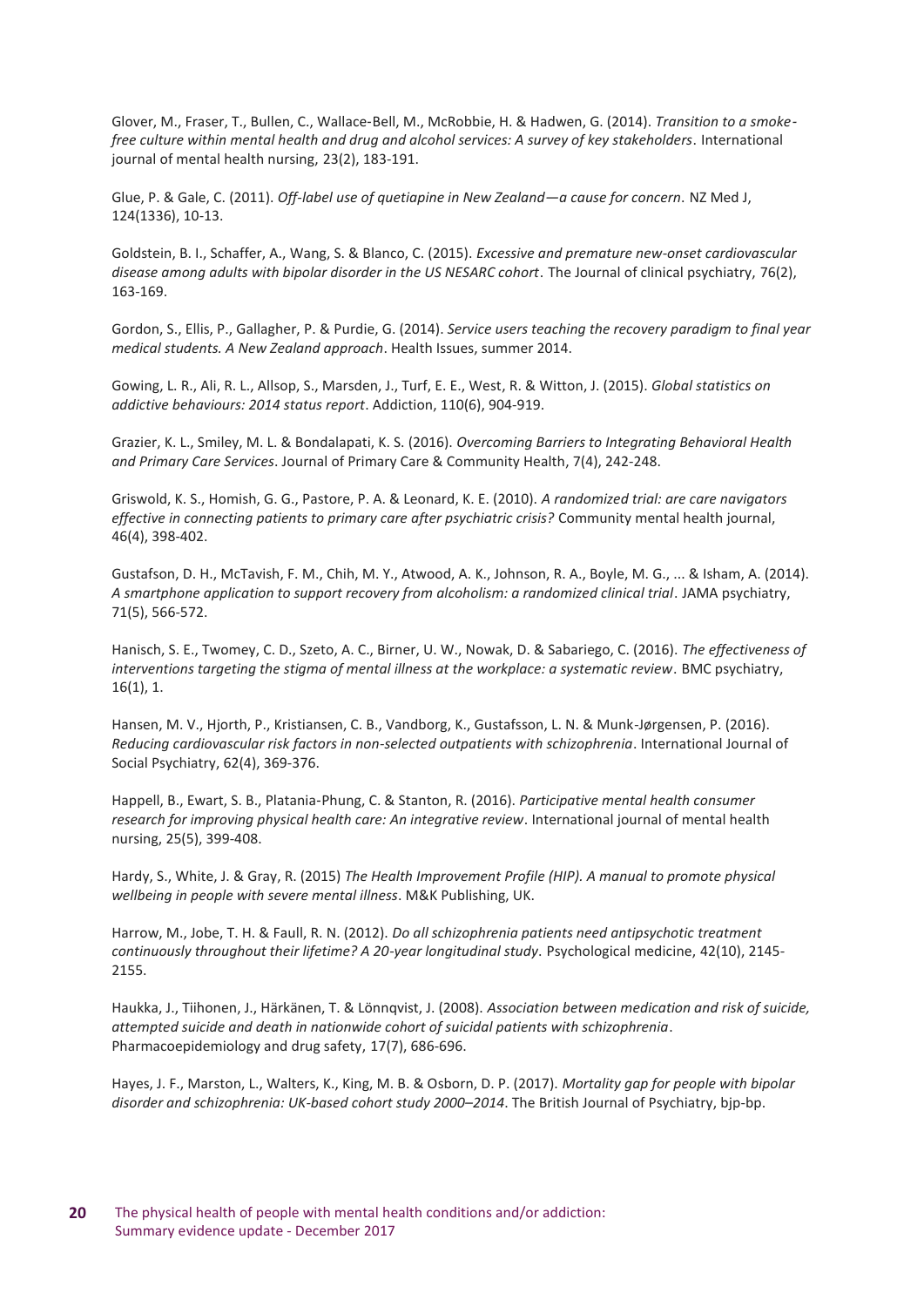Henkel, D. & Zemlin, U. (2016). *Social inequality and substance use and problematic gambling among adolescents and young adults: a review of epidemiological surveys in Germany*. Current drug abuse reviews, 9(1), 26-48.

Hjorthøj, C., Stürup, A. E., McGrath, J. J. & Nordentoft, M. (2017). *Years of potential life lost and life expectancy in schizophrenia: a systematic review and meta-analysis*. The Lancet Psychiatry, 4(4), 295-301.

Holst, C., Tolstrup, J. S., Sørensen, H. J. & Becker, U. (2017). *Alcohol dependence and risk of somatic diseases and mortality: a cohort study in 19 002 men and women attending alcohol treatment*. Addiction.

Honkola, J., Hookana, E., Malinen, S., Kaikkonen, K. S., Junttila, M. J., Isohanni, M., ... & Huikuri, H. V. (2011). *Psychotropic medications and the risk of sudden cardiac death during an acute coronary event.* European heart journal, ehr368.

Hor, K. & Taylor, M. (2010). *Review: Suicide and schizophrenia: a systematic review of rates and risk factors*. Journal of psychopharmacology, 24(4 suppl), 81-90.

Jatrana, S. & Crampton, P. (2009). *Primary health care in New Zealand: who has access?* Health Policy, 93(1), 1- 10.

Karanges, E. A., Stephenson, C. P. & McGregor, I. S. (2014). *Longitudinal trends in the dispensing of psychotropic medications in Australia from 2009–2012: Focus on children, adolescents and prescriber specialty*. Australian & New Zealand Journal of Psychiatry, 48(10), 917-931.

Kelly, E. L., Fenwick, K. M., Barr, N., Cohen, H. & Brekke, J. S. (2014). *A systematic review of self-management health care models for individuals with serious mental illnesses*. Psychiatric Services.

Kinoshita, Y., Furukawa, T. A., Kinoshita, K., et al. (2013). *Supported employment for adults with severe mental illness.* Cochrane Database of Systematic Reviews 9:CD008297.

Kisely, S., Sawyer, E., Siskind, D. & Lalloo, R. (2016). *The oral health of people with anxiety and depressive disorders–a systematic review and meta-analysis*. Journal of affective disorders, 200, 119-132.

Kisely, S., Baghaie, H., Lalloo, R., Siskind, D. & Johnson, N. W. (2015). *A systematic review and meta-analysis of the association between poor oral health and severe mental illness*. Psychosomatic medicine, 77(1), 83-92.

Kisely, S., Forsyth, S. & Lawrence, D. (2016). *Why do psychiatric patients have higher cancer mortality rates when cancer incidence is the same or lower?* Australian & New Zealand Journal of Psychiatry, 50(3), 254-263.

Kubacki, K., Rundle-Thiele, S., Pang, B. & Buyucek, N. (2015). *Minimizing alcohol harm: A systematic social marketing review (2000–2014)*. Journal of Business Research, 68(10), 2214-2222.

Kukreja, S., Kalra, G., Shah, N. & Shrivastava A. (2013). *Polypharmacy in Psychiatry: A Review*. Mens Sana Monograph;11(1):82-99.

Lai, E. C. C., Hsieh, C. Y., Wong, M. B., Lin, S. J., Yang, Y. K., Kao Yang, Y. H. & Setoguchi, S. (2016). *Comparative risk of oral ulcerations among antipsychotics users–population*‐*based retrospective cohort study*. Pharmacoepidemiology and drug safety, 25(2), 123-132.

Lakeman, R. (2014). *The Finnish open dialogue approach to crisis intervention in psychosis: A review.*  Psychotherapy in Australia, Volume 20, Issue 3, (pp. 26-33).

Lambert, T. J., Reavley, N. J., Jorm, A. F. & Oakley Browne, M. A. (2017). *Royal Australian and New Zealand College of Psychiatrists expert consensus statement for the treatment, management and monitoring of the physical health of people with an enduring psychotic illness*. Australian & New Zealand Journal of Psychiatry, 51(4), 322-337.

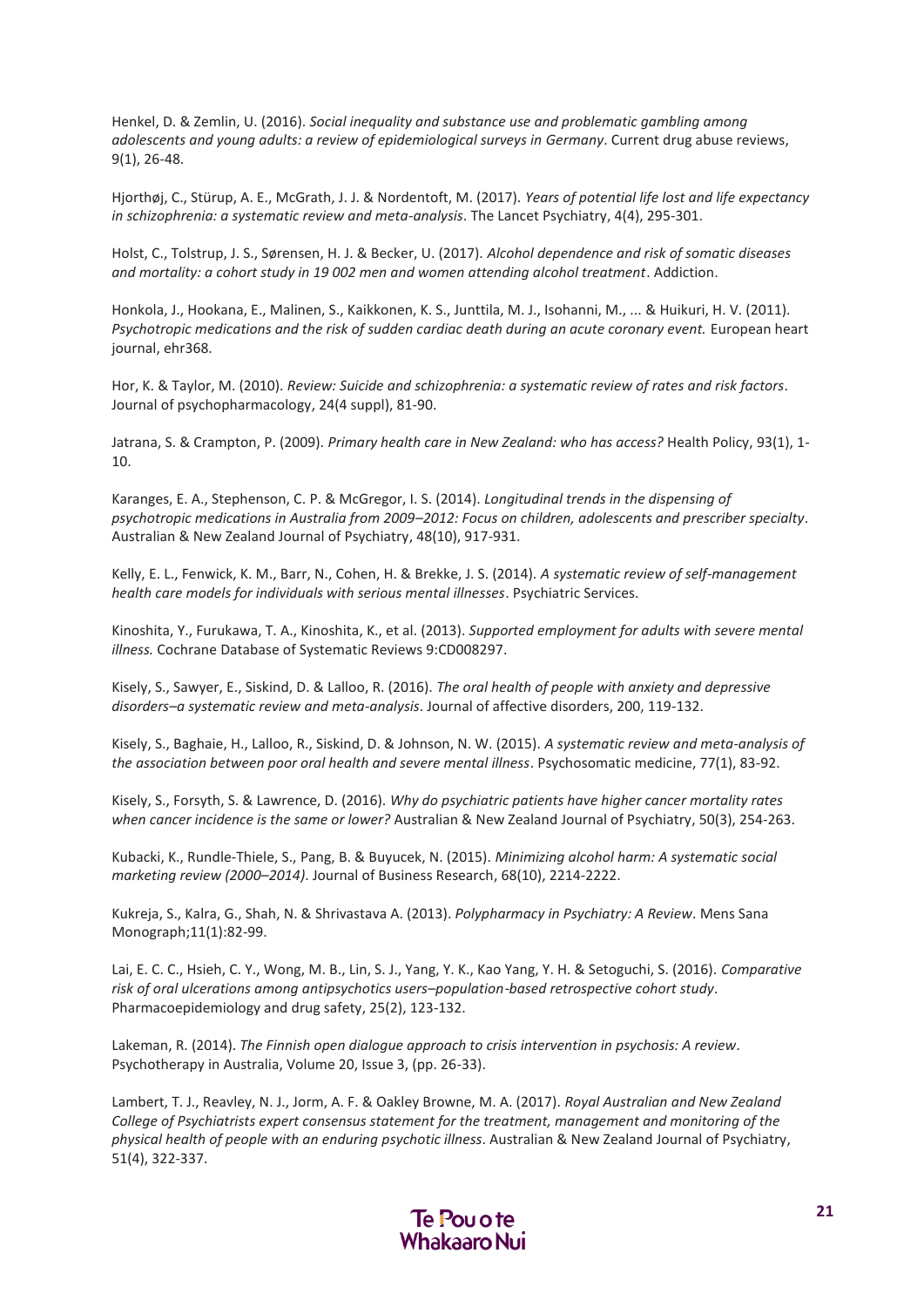Langley, G. J., Moen, R. D., Nolan, K. M., Nolan, T. W., Norman, C. L. & Provost, L. P. (2009). *The improvement guide: a practical approach to enhancing organizational performance*. John Wiley & Sons.

Larsen-Barr, M. (2016). *Experiencing Antipsychotic Medication: From First Prescriptions to Attempted Discontinuation*. University of Auckland (Thesis).

Laugharne, J., Waterreus, A. J., Castle, D. J. & Dragovic, M. (2015). *Screening for the metabolic syndrome in Australia: a national survey of psychiatrists' attitudes and reported practice in patients prescribed antipsychotic drugs*. Australasian Psychiatry, 24(1), 62-66.

Laurance, J. (2013) *Psychiatrists call for action over premature deaths of mentally ill*. The Independent. Retrieved on 9 August, 2017, fro[m http://www.independent.co.uk/life-style/health-and-families/health](http://www.independent.co.uk/life-style/health-and-families/health-news/psychiatrists-call-for-action-over-premature-deaths-of-mentally-ill-8664106.htm)[news/psychiatrists-call-for-action-over-premature-deaths-of-mentally-ill-8664106.htm](http://www.independent.co.uk/life-style/health-and-families/health-news/psychiatrists-call-for-action-over-premature-deaths-of-mentally-ill-8664106.htm)

Lawrence, D., Hancock, K. J. & Kisely, S. (2013). *The gap in life expectancy from preventable physical illness in psychiatric patients in Western Australia: retrospective analysis of population based registers*.

Lawrence, D. & Kisely, S. (2010). *Review: Inequalities in healthcare provision for people with severe mental illness*. Journal of psychopharmacology, 24(4 suppl), 61-68.

Lederman, O., Suetani, S., Stanton, R., Chapman, J., Korman, N., Rosenbaum, S., ... & Siskind, D. (2017). *Embedding exercise interventions as routine mental health care: implementation strategies in residential, inpatient and community settings*. Australasian Psychiatry, 1039856217711054.

Lin, S. T., Chen, C. C., Tsang, H. Y., Lee, C. S., Yang, P., Cheng, K. D., ... & Yang, W. C. (2014). *Association between antipsychotic use and risk of acute myocardial infarction: a nationwide case-crossover study*. Circulation, CIRCULATIONAHA-114.

Liu, N. H., Daumit, G. L., Dua, T., Aquila, R., Charlson, F., Cuijpers, P., ... & Gaebel, W. (2017). *Excess mortality in persons with severe mental disorders: a multilevel intervention framework and priorities for clinical practice, policy and research agendas*. World Psychiatry, 16(1), 30-40.

Lloyd-Evans, B., Mayo-Wilson, E., Harrison, B., Istead, H., Brown, E., Pilling, S., . . . Kendall, T. (2014). *A systematic review and meta-analysis of randomised controlled trials of peer support for people with severe mental illness*. Bmc Psychiatry, 14, 39.

Marshall, T., Goldberg, R. W., Braude, L., Dougherty, R. H., Daniels, A. S., Ghose, S. S., ... & Delphin-Rittmon, M. E. (2014). *Supported employment: assessing the evidence*. Psychiatric Services, 65(1), 16-23.

McGinty, E. E., Baller, J., Azrin, S. T., Juliano-Bult, D. & Daumit, G. L. (2016). *Interventions to address medical conditions and health-risk behaviors among persons with serious mental illness: a comprehensive review*. Schizophrenia bulletin, 42(1), 96-124.

McKean, A. & Monasterio, E. (2012). *Off-label use of atypical antipsychotics*. CNS drugs, 26(5), 383-390.

McLean, G., Martin, J. L., Martin, D. J., Guthrie, B., Mercer, S. W. & Smith, D. J. (2014). *Standard cardiovascular disease risk algorithms underestimate the risk of cardiovascular disease in schizophrenia: evidence from a national primary care database*. Schizophrenia research, 159(1), 176-181.

Malhi, G. S., Bassett, D., Boyce, P., Bryant, R., Fitzgerald, P. B., Fritz, K., ... & Porter, R. (2015). *Royal Australian and New Zealand College of Psychiatrists clinical practice guidelines for mood disorders*. Australian and New Zealand Journal of Psychiatry, 49(12), 1087-1206.

Mehta, N., Clement, S., Marcus, E., Stona, A. C., Bezborodovs, N., Evans-Lacko, S., ... & Koschorke, M. (2015). *Evidence for effective interventions to reduce mental health-related stigma and discrimination in the medium and long term: systematic review*. The British Journal of Psychiatry, 207(5), 377-384.

**22** The physical health of people with mental health conditions and/or addiction: Summary evidence update - December 2017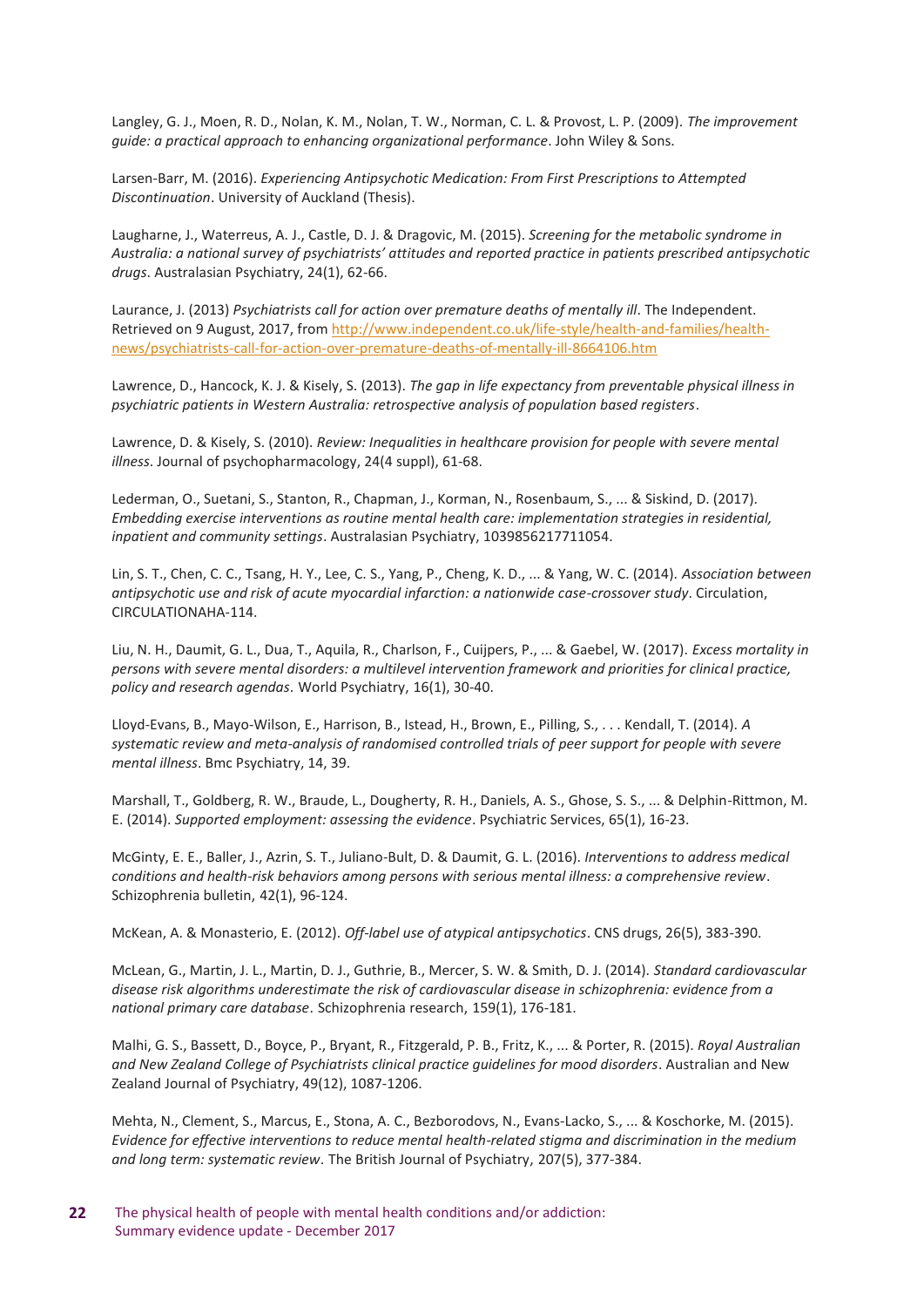Meier, M. H., Caspi, A., Cerdá, M., Hancox, R. J., Harrington, H., Houts, R., ... & Moffitt, T. E. (2016). *Associations between cannabis use and physical health problems in early midlife: a longitudinal comparison of persistent cannabis vs tobacco users*. JAMA psychiatry, 73(7), 731-740.

Meredith, S. E., Alessi, S. M. & Petry, N. M. (2015). *Smartphone applications to reduce alcohol consumption and help patients with alcohol use disorder: a state-of-the-art review*. Advanced health care technologies, 1, 47.

Metse, A. P., Wiggers, J., Wye, P., Wolfenden, L., Freund, M., Clancy, R., ... & Prochaska, J. J. (2017). *Efficacy of a universal smoking cessation intervention initiated in inpatient psychiatry and continued post-discharge: A randomised controlled trial*. Australian & New Zealand Journal of Psychiatry.

Ministry of Health. (2016a). *Commissioning Framework for Mental Health and Addiction: A New Zealand guide*. Wellington: Ministry of Health.

Ministry of Health. (2016b). *National Collections and Reporting*. Wellington: Ministry of Health.

Ministry of Health. (2015a). *New Zealand Health Strategy*. Ministry of Health, Wellington.

Ministry of Health. (2015b). *A Guide to the Commissioning Framework for Mental Health and Addiction 2015: Consultation document*. Wellington. Ministry of Health.

Ministry of Health. (2015c). *Living Well with Diabetes: A plan for people at high risk of or living with diabetes 2015–2020*. Wellington: Ministry of Health.

Ministry of Health. (2012). *Rising to the Challenge: The Mental Health and Addiction Service Development Plan 2012-2017*. Wellington: Ministry of Health.

Modini, M., Tan, L., Brinchmann, B., Wang, M. J., Killackey, E., Glozier, N., ... & Harvey, S. B. (2016). *Supported employment for people with severe mental illness: systematic review and meta-analysis of the international evidence*. The British Journal of Psychiatry, 209 14-22.

Monasterio, E. & McKean, A. (2011). *Off-label use of atypical antipsychotic medications in Canterbury, New Zealand*. The New Zealand Medical Journal (Online), 124(1336).

Morgan, A. J., Reavley, N. J., Jorm, A. F. & Beatson, R. (2016). *Experiences of discrimination and positive treatment from health professionals: A national survey of adults with mental health problems*. Australian and New Zealand Journal of Psychiatry, 50(8), 754-762.

Morgan, V. A., Waterreus, A., Carr, V., Castle, D., Cohen, M., Harvey, C., ... & Neil, A. L. (2017). *Responding to challenges for people with psychotic illness: Updated evidence from the Survey of High Impact Psychosis*. Australian & New Zealand Journal of Psychiatry, 51(2), 124-140.

Morrison, A. P., Hutton, P., Shiers, D. & Turkington, D. (2012). *Antipsychotics: is it time to introduce patient choice?* The British Journal of Psychiatry, 201(2), 83-84.

Muhunthan, J., Angell, B., Wilson, A., Reeve, B. & Jan, S. (2017). *Judicial intervention in alcohol regulation: an empirical legal analysis*. Australian and New Zealand Journal of Public Health.

Murri, M. B., Bugliani, M., Calcagno, P., Respino, M., Serafini, G., Innamorati, M., ... & Amore, M. (2015). *Second-generation antipsychotics and neuroleptic malignant syndrome: systematic review and case report analysis*. Drugs in R&d, 15(1), 45-62.

Naslund, J. A., Marsch, L. A., McHugo, G. J. & Bartels, S. J. (2015a). *Emerging mHealth and eHealth interventions for serious mental illness: a review of the literature*. Journal of Mental Health, 24(5), 321-332.

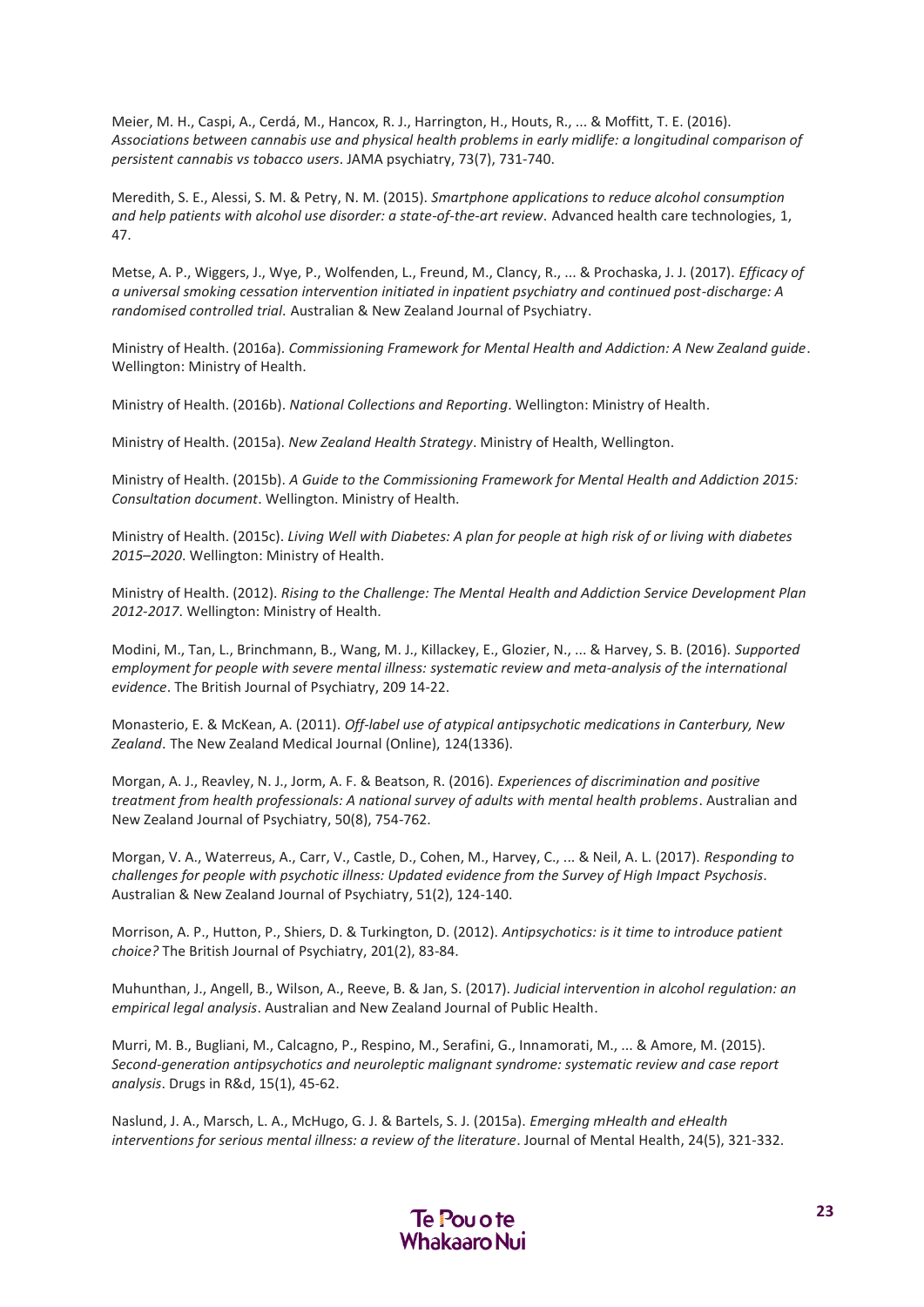Naslund, J. A., Aschbrenner, K. A., Barre, L. K. & Bartels, S. J. (2015b). *Feasibility of popular m-health technologies for activity tracking among individuals with serious mental illness*. Telemedicine and e-Health, 21(3), 213-216.

National Institute for Health and Care Excellence (NICE). (2014) *Psychosis and schizophrenia in adults: treatment and management*. NICE clinical guideline 178. (Last modified March 2014.)

National Institute on Drug Abuse. (2017). *Overdose Death Rates.* Retrieved on 16 August from <https://www.drugabuse.gov/related-topics/trends-statistics/overdose-death-rates>.

Nicholson, A., Kuper, H. & Hemingway, H. (2006). *Depression as an aetiologic and prognostic factor in coronary heart disease: a meta-analysis of 6362 events among 146,538 participants in 54 observational studies*. European heart journal, 27(23), 2763-2774.

Noblett, J. E., Lawrence, R. & Smith, J. G. (2015). *The attitudes of general hospital doctors toward patients with comorbid mental illness*. The International Journal of Psychiatry in Medicine.

NHS England. (2014). *Five Year Forward View*. Retrieved 31 March 2017 from [https://www.england.nhs.uk/wp-content/uploads/2014/10/5yfv-web.pdf.](https://www.england.nhs.uk/wp-content/uploads/2014/10/5yfv-web.pdf)

NHS England. (2015). *Reducing mortality for people with serious mental illness (SMI)*. Retrieved 31 March 2017 from [www.england.nhs.uk/ourwork/forward-view/sop/red-prem-mort/smi/.](http://www.england.nhs.uk/ourwork/forward-view/sop/red-prem-mort/smi/)

OECD. (2015a). *Fit Mind, Fit Job: From Evidence to Practice in Mental Health and Work*, OECD Publishing, Paris. DOI:<http://dx.doi.org/10.1787/9789264228283-en>

OECD. (2015b). *High-Level Policy Forum on Mental Health and Work Bridging Employment and Health Policies*. The Hague. Retrieved on 15 December 2016 fro[m http://www.oecd.org/mental-health-and-work](http://www.oecd.org/mental-health-and-work-forum/documents/OECD-POLICY-FRAMEWORK.pdf)[forum/documents/OECD-POLICY-FRAMEWORK.pdf](http://www.oecd.org/mental-health-and-work-forum/documents/OECD-POLICY-FRAMEWORK.pdf)

O'Connell, J., Swanson Dobbs, A., Bolden, F. & Baker, J. (2016) *Closing the Loop: A person-centred approach to primary mental health and addictions support*. Network 4 (ProCare, Pegasus, Compass Health, and Pinnacle (primary health organisations).

Osborn, D. P., Hardoon, S., Omar, R. Z., Holt, R. I., King, M., Larsen, J., ... & Petersen, I. (2015). *Cardiovascular risk prediction models for people with severe mental illness: results from the prediction and management of cardiovascular risk in people with severe mental illnesses (PRIMROSE) research program*. JAMA psychiatry, 72(2), 143-151.

Pani, P. P., Trogu, E., Maremmani, I. & Pacini, M. (2013). *QTc interval screening for cardiac risk in methadone treatment of opioid dependence*. The Cochrane Library.

Perle, J. G. & Nierenberg, B. (2013). *How psychological telehealth can alleviate society's mental health burden: A literature review*. Journal of Technology in Human Services, 31(1), 22-41.

Pharmac. Year in Review 2015, retrieved 23 June 2016 from<https://www.pharmac.govt.nz/about/2015/>

Pfeiffer, P. N., Heisler, M., Piette, J. D., Rogers, M. A. & Valenstein, M. (2011). *Efficacy of peer support interventions for depression: A meta-analysis*. General Hospital Psychiatry, 33(1), 29-36.

Peuskens, J., Pani, L., Detraux, J. & De Hert, M. (2014). *The effects of novel and newly approved antipsychotics on serum prolactin levels: a comprehensive review*. CNS drugs, 28(5), 421-453.

Raymond, G. & Maloney, W. (2015). *Methadone Maintenance Therapy and the Dental Patient*. The New York state dental journal, 81(5), 48-51.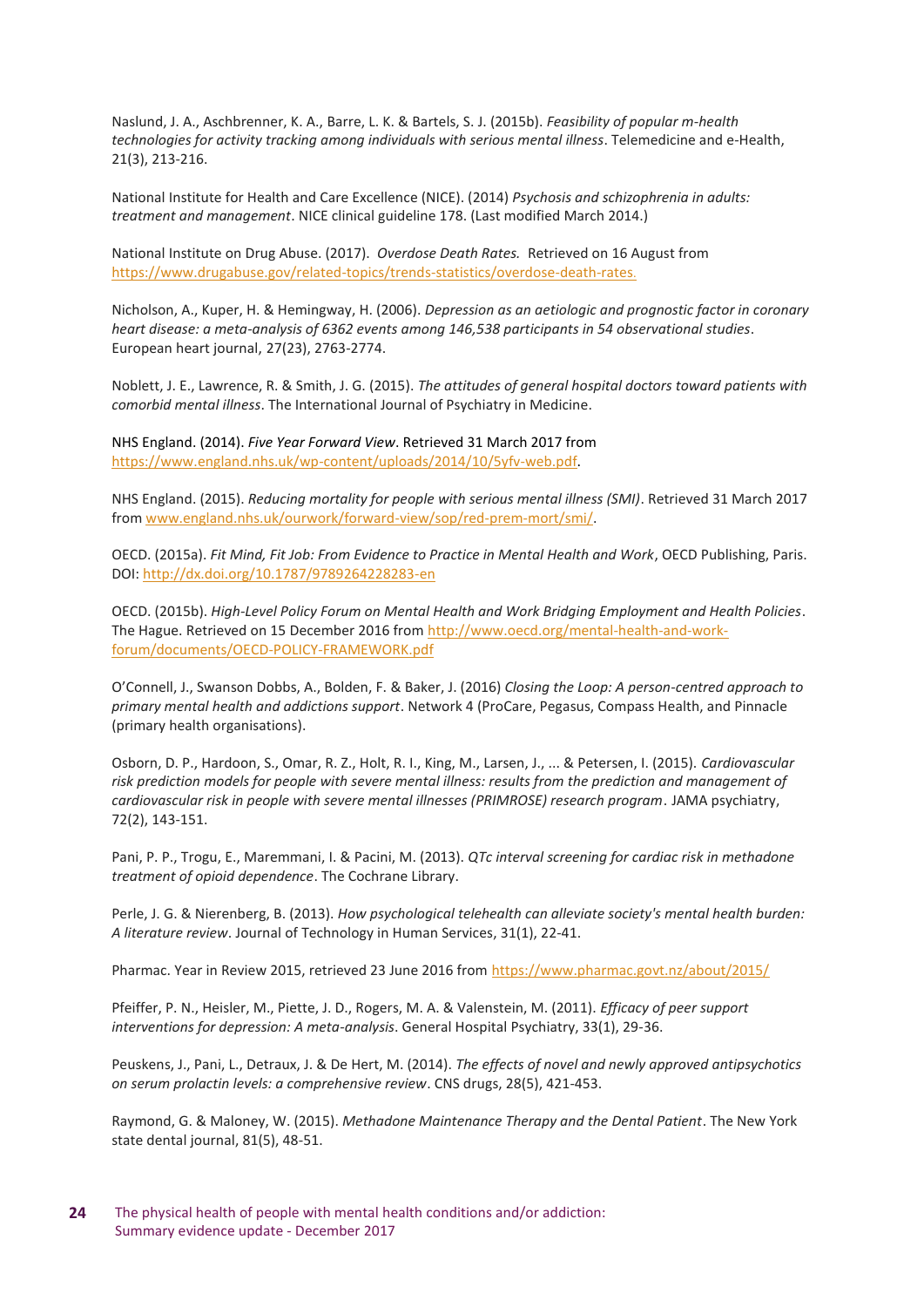Razzaque, R. & Wood, L. (2015). *Open dialogue and its relevance to the NHS: opinions of NHS staff and service users*. Community mental health journal, 51(8), 931-938.

Reavley, N. J., Mackinnon, A. J., Morgan, A. J. & Jorm, A. F. (2014). *Stigmatising attitudes towards people with mental disorders: A comparison of Australian health professionals with the general community*. Australian & New Zealand Journal of Psychiatry, 48(5), 433-441.

Reichenpfader, U., Gartlehner, G., Morgan, L. C., Greenblatt, A., Nussbaumer, B., Hansen, R. A., ... & Gaynes, B. N. (2014). *Sexual dysfunction associated with second-generation antidepressants in patients with major depressive disorder: results from a systematic review with network meta-analysis*. Drug safety, 37(1), 19-31.

Ringen, P. A., Engh, J. A., Birkenaes, A. B., Dieset, I. & Andreassen, O. A. (2014). *Increased mortality in schizophrenia due to cardiovascular disease–a non-systematic review of epidemiology, possible causes, and interventions*. Frontiers in psychiatry, 5, 137.

Rodgers, M., Dalton, J., Harden, M., Street, A., Parker, G. & Eastwood, A. (2016). *Integrated care to address the physical health needs of people with severe mental illness: a rapid review*. National Institute of Health Research (NIHR) Journals Library, UK.

Ross, L. J., Wilson, M., Banks, M., Rezannah, F. & Daglish, M. (2012). *Prevalence of malnutrition and nutritional risk factors in patients undergoing alcohol and drug treatment*. Nutrition, 28(7), 738-743.

Rubak, S., Sandbæk, A., Lauritzen, T. & Christensen, B. (2005). *Motivational interviewing: a systematic review and meta-analysis*. Br J Gen Pract, 55(513), 305-312.

Rugulies, R. (2002). *Depression as a predictor for coronary heart disease: a review and meta-analysis*. The full text of this article is available via AJPM Online at www.ajpm-online.net. American journal of preventive medicine, 23(1), 51-61.

Rummel-Kluge, C., Komossa, K., Schwarz, S., Hunger, H., Schmid, F., Kissling, W., Davis, J. M. & Leucht, S. (2010). *Head-to-head comparisons of metabolic side effects of second generation antipsychotics in the treatment of schizophrenia: a systematic review and meta-analysis*. Schizophr Res 2010; 123: 225–33.

Sadek, G. E., Chiu, S. & Cernovsky, Z. Z. (2016). *Body Composition Changes Associated with Methadone Treatment*. International journal of high risk behaviors & addiction, 5(1).

Salomon, C. & Hamilton, B. (2013*). "All roads lead to medication?" Qualitative responses from an Australian first-person survey of antipsychotic discontinuation*. Psychiatric rehabilitation journal, 36(3), 160.

Samara, M. T., Dold, M., Gianatsi, M., Nikolakopoulou, A., Helfer, B., Salanti, G. & Leucht, S. (2016). *Efficacy, acceptability, and tolerability of antipsychotics in treatment-resistant schizophrenia: a network meta-analysis*. JAMA psychiatry, 73(3), 199-210.

SAMHSA (2014). *SAMHSA's Working Concept of Trauma and Framework for a Trauma-Informed Approach*. National Centre for Trauma-Informed Care (NCTIC). SAMHSA Rockville, MD.

Schneider, C., Corrigall, R., Hayes, D., Kyriakopoulos, M. & Frangou, S. (2014). *Systematic review of the efficacy and tolerability of clozapine in the treatment of youth with early onset schizophrenia*. European Psychiatry, 29(1), 1-10.

Seikkula, J., Aaltonen, J., Alakare, B., Haarakangas, K., Keränen, J. & Lehtinen, K. (2006). *Five-year experience of first-episode non-affective psychosis in open dialogue approach: Treatment principles, follow-up outcomes, and two case studies*. Psychotherapy research, 16(02), 214-228.

Seikkula, J., Alakare, B. & Aaltonen, J. (2011). *The comprehensive open-dialogue approach in Western Lapland: II. Long-term stability of acute psychosis outcomes in advanced community care. Psychosis, 3(3), 192-204.* 

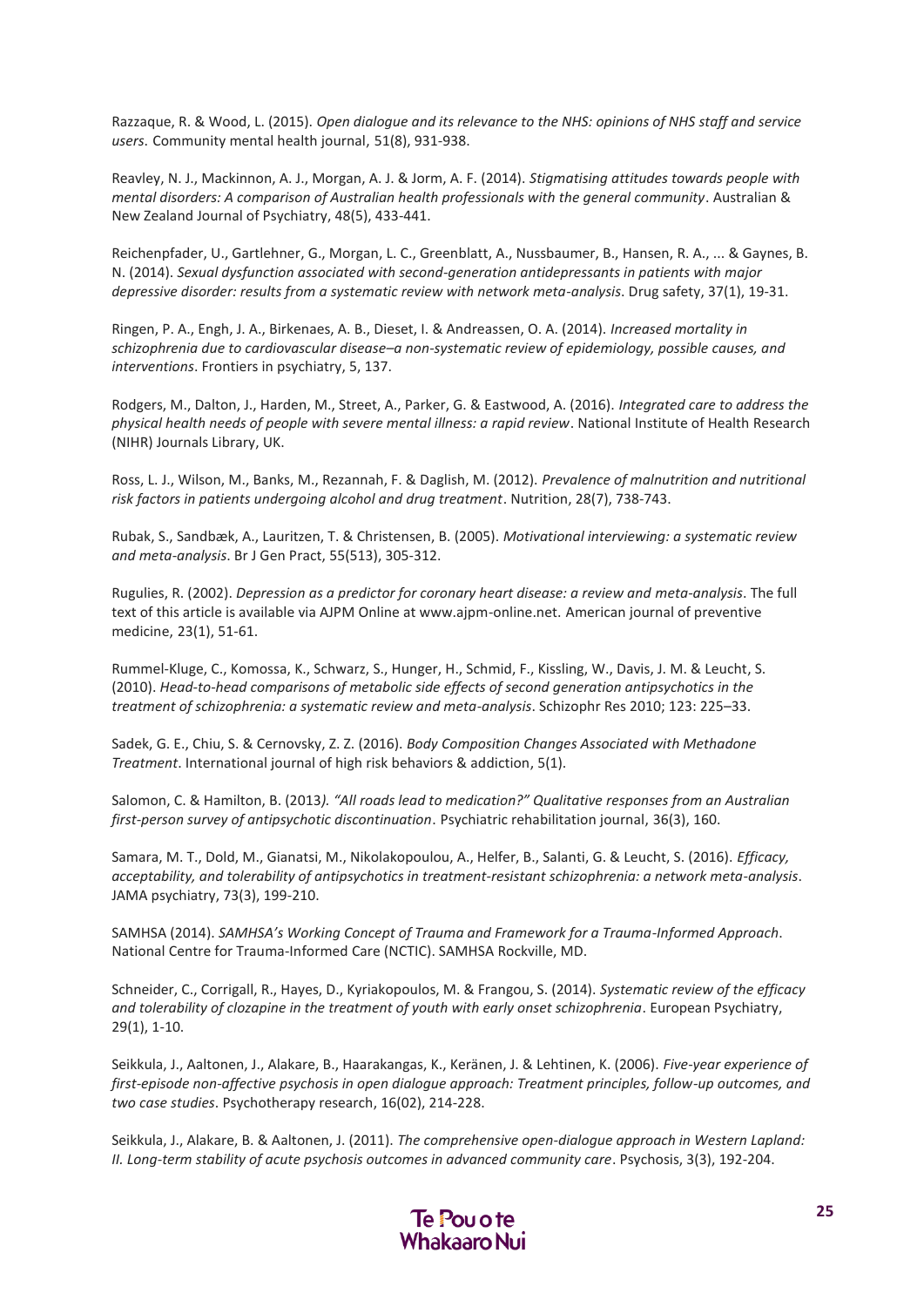Shefer, G., Henderson, C., Howard, L. M., Murray, J. & Thornicroft, G. (2014). *Diagnostic Overshadowing and Other Challenges Involved in the Diagnostic Process of Patients with Mental Illness Who Present in Emergency Departments with Physical Symptoms–A Qualitative Study*. PLoS ONE 9(11): e111682.

Schulte, M. T. & Hser, Y. I. (2014). *Substance use and associated health conditions throughout the lifespan*. Public health reviews, 35(2), 3.

Shuel, F., White, J., Jones, M. & Gray, R. (2009). *Using the serious mental illness health improvement profile [HIP] to identify physical problems in a cohort of community patients: A pragmatic case series evaluation*. International Journal of Nursing Studies. doi:10.1016/j.ijnurstu.2009.06.003.

Siskind, D. J., Leung, J., Russell, A. W., Wysoczanski, D. & Kisely, S. (2016). *Metformin for Clozapine Associated Obesity: A Systematic Review and Meta-Analysis*. PloS one, 11(6), e0156208.

Slade, M. (2009). *100 ways to support recovery*. London: Rethink, 31. Retrieved on 21 September 2017 from [https://www.rethink.org/media/.../100\\_ways\\_to\\_support\\_recovery\\_2nd\\_edition.pdf](https://www.rethink.org/media/.../100_ways_to_support_recovery_2nd_edition.pdf)

Slagter, S. N., van Vliet-Ostaptchouk, J. V., Vonk, J. M., Boezen, H. M., Dullaart, R. P., Kobold, A. C. M., ... & Wolffenbuttel, B. H. (2014). Co*mbined effects of smoking and alcohol on metabolic syndrome: the LifeLines cohort study*. PloS one, 9(4), e96406.

Smith, C., Myles, H. & Galletly, C. (2017). *Developing a metformin prescribing tool for use in adults with mental illness to reduce medication-related weight gain and cardiovascular risk*. Australasian Psychiatry, 1039856217695704.

Smith, D. J., Martin, D., McLean, G., Langan, J., Guthrie, B. & Mercer, S. W. (2013). *Multimorbidity in bipolar disorder and undertreatment of cardiovascular disease: a cross sectional study*. BMC medicine, 11(1), 263.

Sordo, L., Barrio, G., Bravo, M. J., Indave, B. I., Degenhardt, L., Wiessing, L., ... & Pastor-Barriuso, R. (2017). *Mortality risk during and after opioid substitution treatment: systematic review and meta-analysis of cohort studies*. bmj, 357, j1550.

Stavely, A., Soosay, I. & O'Brien, A. J. (2017). *Metabolic monitoring in New Zealand District Health Board mental health services*. New Zealand Medical Journal (in press).

Stephens, J. & Allen, J. (2013). *Mobile phone interventions to increase physical activity and reduce weight: a systematic review*. The Journal of cardiovascular nursing, 28(4), 320.

Stephenson, C. P., Karanges, E. & McGregor, I. S. (2013). *Trends in the utilisation of psychotropic medications in Australia from 2000 to 2011*. Australian & New Zealand Journal of Psychiatry, 47(1), 74-87.

Stockings, E. A., Bowman, J. A., Prochaska, J. J., Baker, A. L., Clancy, R., Knight, J., ... & Wiggers, J. H. (2014). *The impact of a smoke-free psychiatric hospitalization on patient smoking outcomes: a systematic review*. Australian and New Zealand Journal of Psychiatry.

Stockwell, T., Zhao, J., Panwar, S., Roemer, A., Naimi, T. & Chikritzhs, T. (2016). *Do "moderate" drinkers have reduced mortality risk? A systematic review and meta-analysis of alcohol consumption and all-cause mortality*. Journal of studies on alcohol and drugs, 77(2), 185-198.

Stoecker, Z. R., George, W. T., O'Brien, J. B., Jancik, J., Colon, E. & Rasimas, J. J. (2017). *Clozapine usage increases the incidence of pneumonia compared with risperidone and the general population: a retrospective comparison of clozapine, risperidone, and the general population in a single hospital over 25 months*. International clinical psychopharmacology, 32(3), 155-160.

Stokes, T., Tumilty, E., Doolan-Noble, F. & Gauld, R. (2017). *Multimorbidity, clinical decision making and health care delivery in New Zealand Primary care: a qualitative study*. BMC family practice, 18(1), 51.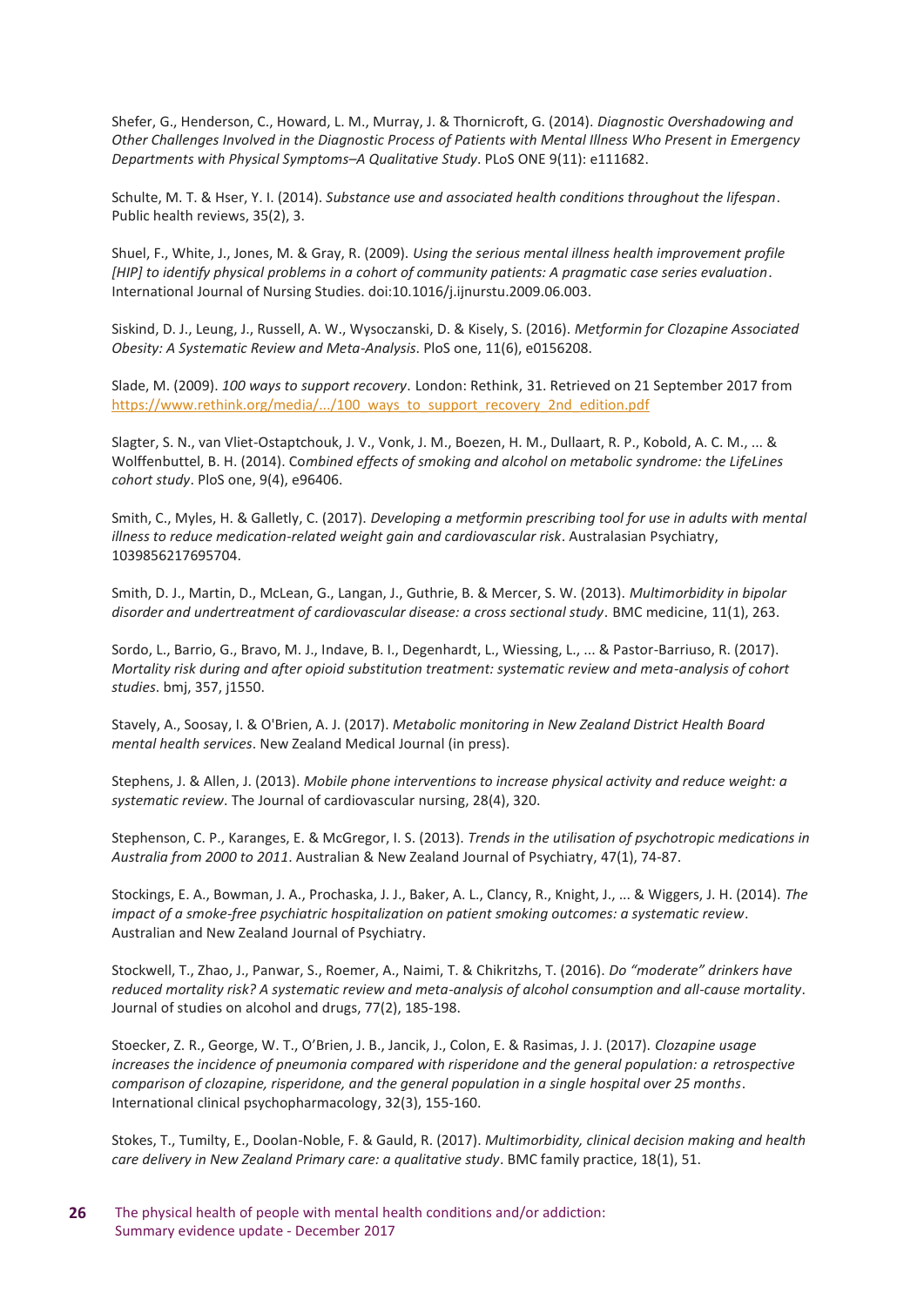Stratford, A., Brophy, L., Beaton, T. & Castle, D. (2013). *Recovery, medication and shared responsibility in mental health care*. Australasian Psychiatry, 1039856213501009.

Stubbs, B., Williams, J., Shannon, J., Gaughran, F. & Craig, T. (2016). *Peer support interventions seeking to improve physical health and lifestyle behaviours among people with serious mental illness: A systematic review*. International journal of mental health nursing.

Su, Y. P., Chang, C. K., Hayes, R. D., Harrison, S., Lee, W., Broadbent, M., ... & Stewart, R. (2014). *Retrospective chart review on exposure to psychotropic medications associated with neuroleptic malignant syndrome*. Acta Psychiatrica Scandinavica, 130(1), 52-60.

Sweeney, A., Clement, S., Filson, B. & Kennedy, A. (2016). *Trauma-informed mental healthcare in the UK: what is it and how can we further its development?*, Mental Health Review Journal, Vol. 21 Issue: 3, pp.174- 192, <https://doi.org/10.1108/MHRJ-01-2015-0006>

Tanner-Smith, E. E. & Lipsey, M. W. (2015). *Brief Alcohol Interventions for Adolescents and Young Adults: A Systematic Review and Meta-analysis*. Journal of Substance Abuse Treatment, 51, 1–18.

Taylor, G., McNeill, A., Girling, A., Farley, A., Lindson-Hawley, N. & Aveyard, P. (2014). *Change in mental health after smoking cessation: systematic review and meta-analysis*. BMJ, 348, g1151.

Teasdale, S. B., Ward, P. B., Rosenbaum, S., Samaras, K. & Stubbs, B. (2016). *Solving a weighty problem: systematic review and meta-analysis of nutrition interventions in severe mental illness*. The British Journal of Psychiatry, bjp-bp.

Tek, C., Kucukgoncu, S., Guloksuz, S., Woods, S. W., Srihari, V. H. & Annamalai, A. (2016). *Antipsychotic-induced weight gain in first-episode psychosis patients: a meta-analysis of differential effects of antipsychotic medications*. Focus, 14(3), 370-377.

Te Pou o te Whakaaro Nui. (2017). *Peer support literature review: The impact of peer support on recovery, clinical, and service outcomes*. Auckland: Te Pou o te Whakaaro Nui.

Te Pou o te Whakaaro Nui. (2015). *Adult mental health and addiction workforce: 2014 survey of Vote Health funded services*. Auckland: Te Pou o te Whakaaro Nui.

Te Pou o te Whakaaro Nui. (2015a). *Updated stocktake of employment support services in the New Zealand mental health sector*. Unpublished report.

Te Pou o te Whakaaro Nui. (2014). *The physical health of people with a serious mental illness and/or addiction: An evidence review*[. https://www.tepou.co.nz/resources/the-physical-health-of-people-with-a-serious-mental](https://www.tepou.co.nz/resources/the-physical-health-of-people-with-a-serious-mental-illness-andor-addiction-an-evidence-review/515)[illness-andor-addiction-an-evidence-review/515](https://www.tepou.co.nz/resources/the-physical-health-of-people-with-a-serious-mental-illness-andor-addiction-an-evidence-review/515)

Te Pou o te Whakaaro Nui. (2013). *Process evaluation of employment support in Wellington General Practices: An initiative between Workwise, the Ministry of Social Development, Work and Income, Compass Health and Newtown and Waitangirua general practices*[. https://www.tepou.co.nz/resources/evaluating-integrated](https://www.tepou.co.nz/resources/evaluating-integrated-employment-support-in-primary-care/433#downloads)[employment-support-in-primary-care/433#downloads](https://www.tepou.co.nz/resources/evaluating-integrated-employment-support-in-primary-care/433#downloads)

Thornicroft, G., Mehta, N., Clement, S., Evans-Lacko, S., Doherty, M., Rose, D., ... & Henderson, C. (2016). *Evidence for effective interventions to reduce mental-health-related stigma and discrimination*. The Lancet, 387(10023), 1123-1132.

Thurgood, S. L., McNeill, A., Clark-Carter, D. & Brose, L. S. (2016). *A systematic review of smoking cessation interventions for adults in substance abuse treatment or recovery*. Nicotine & Tobacco Research, ntv127.

Tiihonen, J., Walhbeck, K., Lönnqvist, J., Klaukka, T., Ioannidis, J. P., Volavka, J. & Haukka, J. (2006). *Effectiveness of antipsychotic treatments in a nationwide cohort of patients in community care after first* 

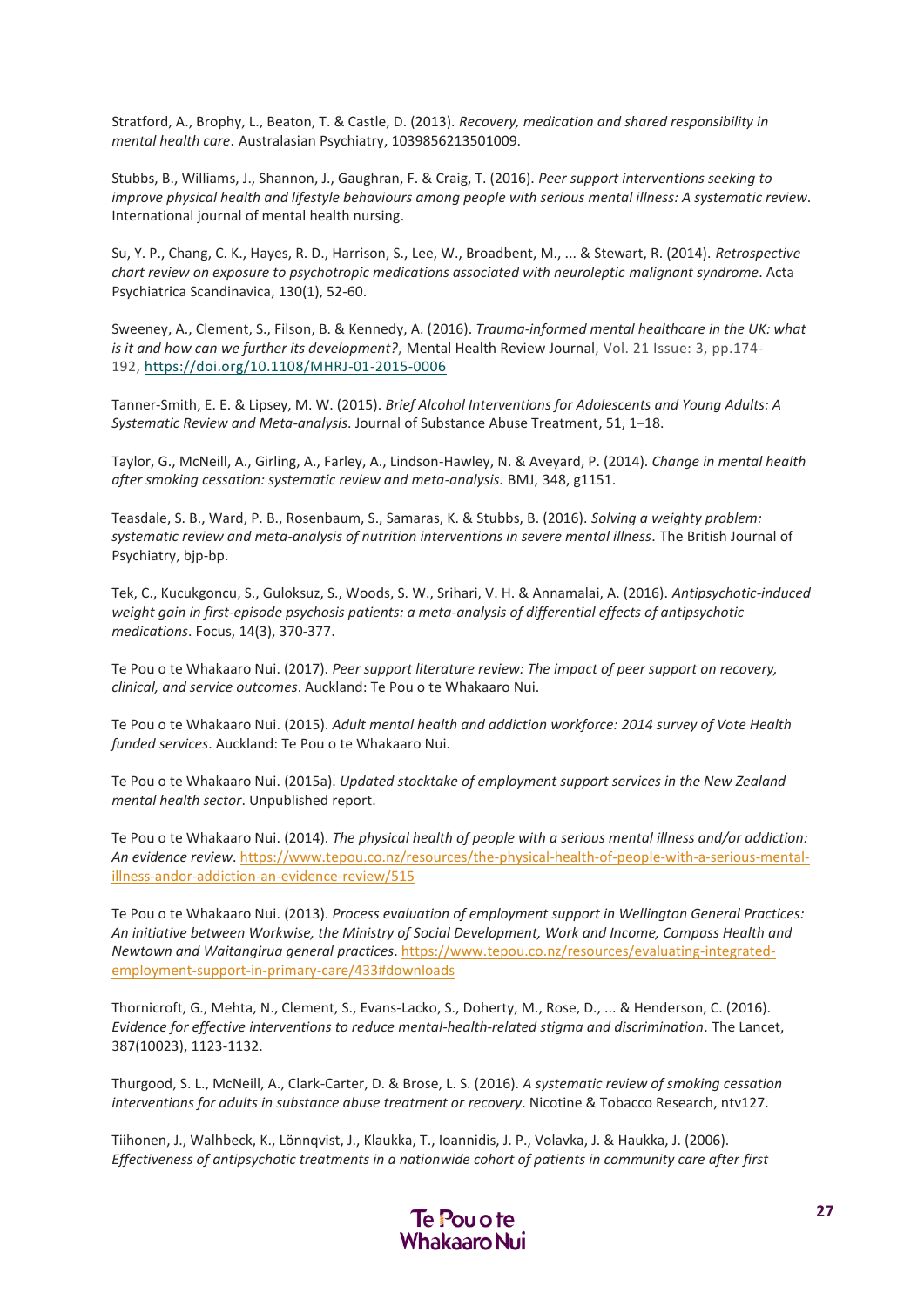*hospitalisation due to schizophrenia and schizoaffective disorder: observational follow-up study*. bmj, 333(7561), 224.

Tosh, G., Clifton, A. V., Xia, J. & White, M. M. (2015). *Physical health care monitoring for people with serious mental illness*. BJPsych Advances, 21(2), 74-74.

Tracy, K. & Wallace, S. P. (2016). *Benefits of peer support groups in the treatment of addiction*. Substance abuse and rehabilitation, 7, 143.

Vallecillo, G., Robles, M. J., Torrens, M., Samos, P., Roquer, A., Martires, P. K., ... & Pedro-Botet, J. (2017). *Metabolic syndrome among individuals with heroin use disorders on methadone therapy: prevalence, characteristics, and related factors*. Substance Abuse, (just-accepted), 00-00.

van Boekel, L. C., Brouwers, E. P., Van Weeghel, J. & Garretsen, H. F. (2013). *Stigma among health professionals towards patients with substance use disorders and its consequences for healthcare delivery: systematic review*. Drug and alcohol dependence, 131(1), 23-35.

Vancampfort, D., Rosenbaum, S., Ward, P. B & Stubbs, B. (2015). *Exercise improves cardiorespiratory fitness in people with schizophrenia: A systematic review and meta-analysis*. Schizophrenia Research, 169(1) 453-457.

Vancampfort, D., Stubbs, B., Mitchell, A. J., De Hert, M., Wampers, M., Ward, P. B., Rosenbaum, S. & Correll, C. U. (2015). *Risk of metabolic syndrome and its components in people with schizophrenia and related psychotic disorders, bipolar disorder and major depressive disorder: a systematic review and meta*‐*analysis*. World Psychiatry, 14(3), 339-347.

Van der Kooy, K., van Hout, H., Marwijk, H., Marten, H., Stehouwer, C. & Beekman, A. (2007). *Depression and the risk for cardiovascular diseases: systematic review and meta-analysis*. International journal of geriatric psychiatry, 22(7), 613-626.

Vermeulen, J., van Rooijen, G., Doedens, P., Numminen, E., van Tricht, M. & de Haan, L. (2017). *Antipsychotic medication and long-term mortality risk in patients with schizophrenia; a systematic review and meta-analysis*. Psychological Medicine, 1-12.

Vidot, D. C., Arheart, K. L., Prado, G., Bandstra, E. S. & Messiah, S. E. (2013). *Illicit drug use and cardiometabolic disease risk: an analysis of 2005–2008 National Health and Nutrition Examination Survey data*. International journal of clinical practice, 67(11), 1173-1181.

Waddell, G., Burton, A. K., Kendall, N. A. (2008). *Vocational rehabilitation – what works, for whom, and when?* Report for the Vocational Rehabilitation Task Group. TSO, London. ISBN 9780117038615.

Walker, E. R., McGee, R. E. & Druss, B. G. (2015). *Mortality in mental disorders and global disease burden implications: a systematic review and meta-analysis*. JAMA psychiatry, 72(4), 334-341.

Wang, M., Tsai, C., Lin, C.W., Yeh, C., Wang, Y. & Lin, H. (2017). *Association between Antipsychotic Agents and Risk of Acute Respiratory Failure in Patients with Chronic Obstructive Pulmonary Disease*. *JAMA Psychiatry.* 2017;74(3):252-260.

Ward, T., Wynaden, D. & Heslop, K. (2017). *Who is responsible for metabolic screening for mental health clients taking antipsychotic medications?* International Journal of Mental Health Nursing.

Waterreus, A., Morgan, V. A., Castle, D., Galletly, C., Jablensky, A., Di Prinzio, P. & Shah, S. (2012). *Medication for psychosis–consumption and consequences: the second Australian national survey of psychosis*. Australian & New Zealand Journal of Psychiatry, 46(8), 762-773.

Webster, L. R. (2015). *Opioid-induced constipation*. Pain Medicine, 16(suppl\_1), S16-S21.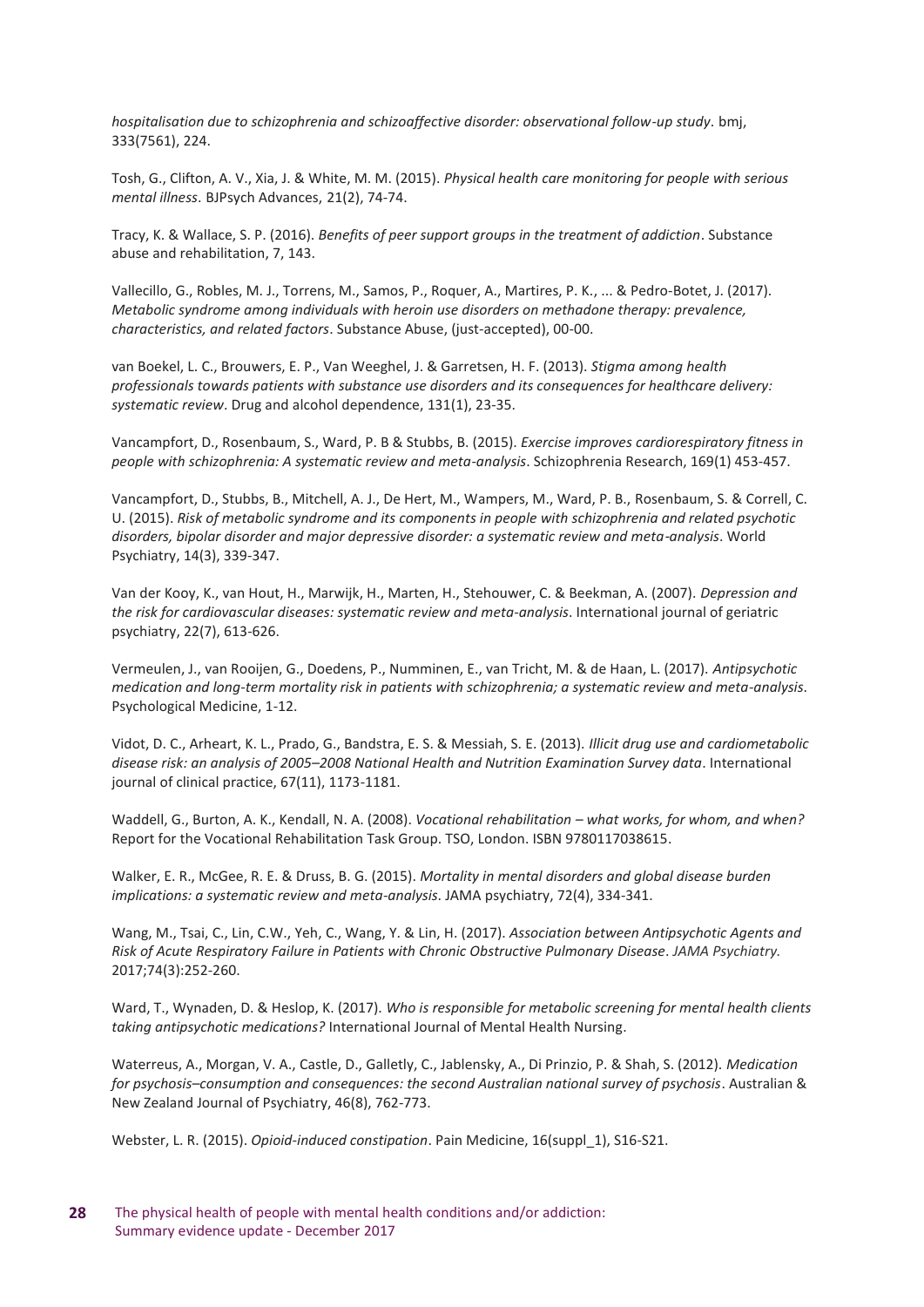Weinmann, S., Read, J. & Aderhold, V. (2009). *Influence of antipsychotics on mortality in schizophrenia: systematic review*. Schizophrenia Research, 113(1), 1-11.

Wey, M. C., Loh, S., Doss, J. G., Abu Bakar, A. K. & Kisely, S. (2016). *The oral health of people with chronic schizophrenia: A neglected public health burden*. Australian & New Zealand Journal of Psychiatry, 50(7), 685- 694.

Whitehead, M. & Dahlgren, G. (2014). *Concepts and Principles for tackling social inequities in health: levelling up part 1.* (2006). Copenhagen: WHO Regional Office for Europe, 34.

Whiteman, K. L., Naslund, J. A., DiNapoli, E. A., Bruce, M. L. & Bartels, S. J. (2016). *Systematic review of integrated general medical and psychiatric self-management interventions for adults with serious mental illness*. Psychiatric Services, 67(11), 1213-1225.

Wheeler, A., McKenna, B., Madell, D., Harrison, J., Prebble, K., Larsson, E., ... & Nakarada-Kordic, I. (2015). *Selfreported health-related quality of life of mental health service users with serious mental illness in New Zealand*. Journal of Primary Health Care, 7(2), 117-123.

World Health Organization & World Health Organization Management of Substance Abuse Unit. (2014). *Global status report on alcohol and health, 2014*. World Health Organization.

World Health Organization. (2013). *Mental Health Action Plan 2013-2020.*

Yee, A., Loh, H. S., Hashim, H. H. & Ng, C. G. (2014). *Clinical factors associated with sexual dysfunction among men in methadone maintenance treatment and buprenorphine maintenance treatment: a meta-analysis study*. International journal of impotence research, 26(5), 161.

Young, S. J., Praskova, A., Hayward, N. & Patterson, S. (2017). *Attending to physical health in mental health services in Australia: a qualitative study of service users' experiences and expectations*. Health & social care in the community, 25(2), 602-611.

Young, S. L., Taylor, M. & Lawrie, S. M. (2015). *"First do no harm." A systematic review of the prevalence and management of antipsychotic adverse effects*. Journal of Psychopharmacology, 29(4), 353-362.

Zhang, J. P., Gallego, J. A., Robinson, D. G., Malhotra, A. K., Kane, J. M. & Correll, C. U. (2013). *Efficacy and safety of individual second-generation vs. first-generation antipsychotics in first-episode psychosis: a systematic review and meta-analysis*. International Journal of Neuropsychopharmacology, 16(6), 1205-1218.